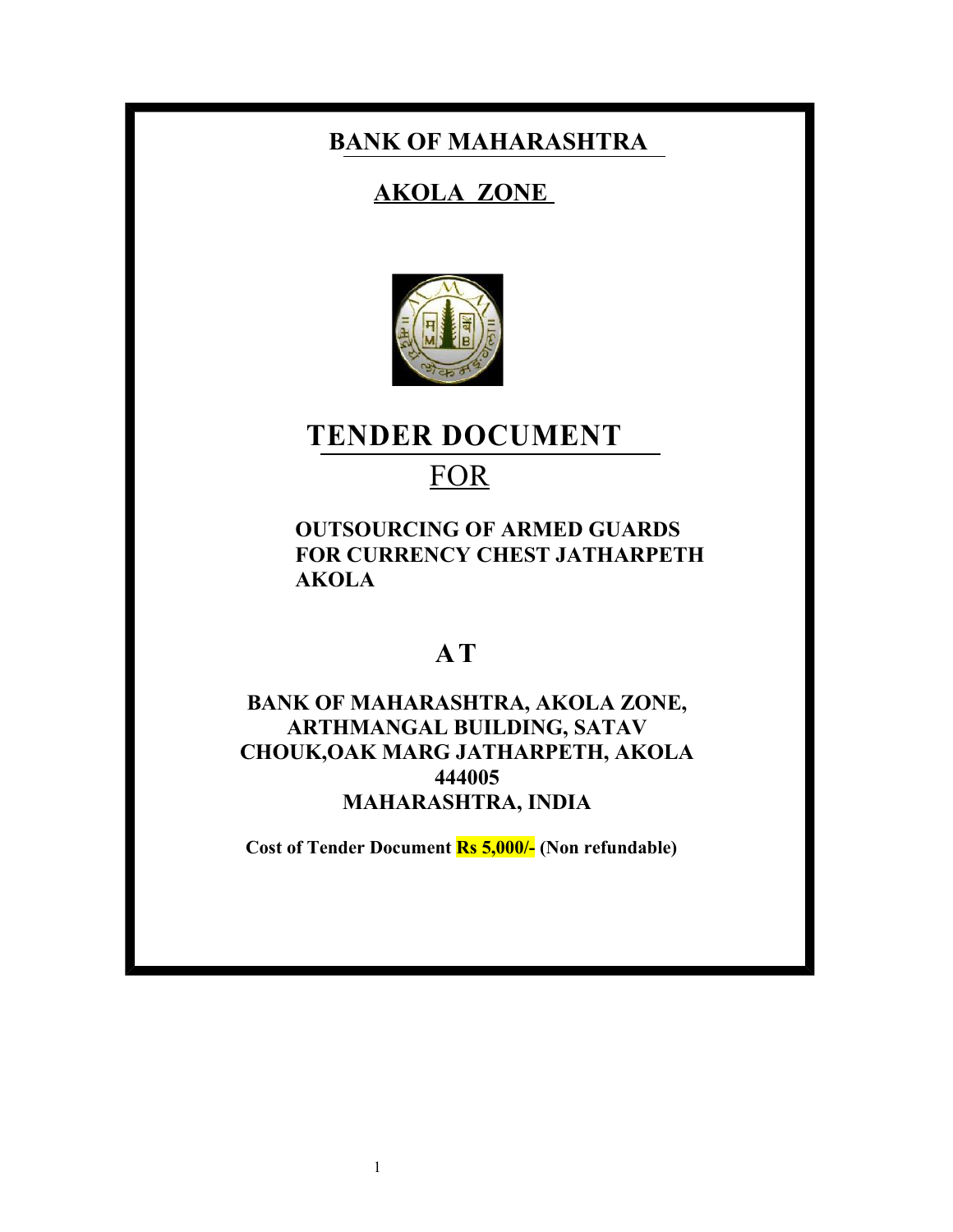| <b>TABLE OF CONTENTS</b>                                                       | Page No. |
|--------------------------------------------------------------------------------|----------|
| Advertisement                                                                  | 03       |
|                                                                                |          |
| Terms of execution of work                                                     | 04       |
|                                                                                | 04       |
|                                                                                |          |
|                                                                                |          |
|                                                                                | 05       |
|                                                                                |          |
|                                                                                |          |
|                                                                                |          |
|                                                                                |          |
|                                                                                |          |
|                                                                                |          |
|                                                                                |          |
|                                                                                | -06      |
|                                                                                | 07       |
|                                                                                |          |
|                                                                                |          |
|                                                                                |          |
|                                                                                |          |
|                                                                                |          |
|                                                                                |          |
|                                                                                |          |
|                                                                                |          |
|                                                                                |          |
|                                                                                |          |
|                                                                                |          |
|                                                                                |          |
|                                                                                | -13      |
|                                                                                |          |
| Mandatory Qualitative Requirement of the Private Security AgencyAnnexure-VI 15 |          |
| Agreement Draft, Annexure VII                                                  | 17       |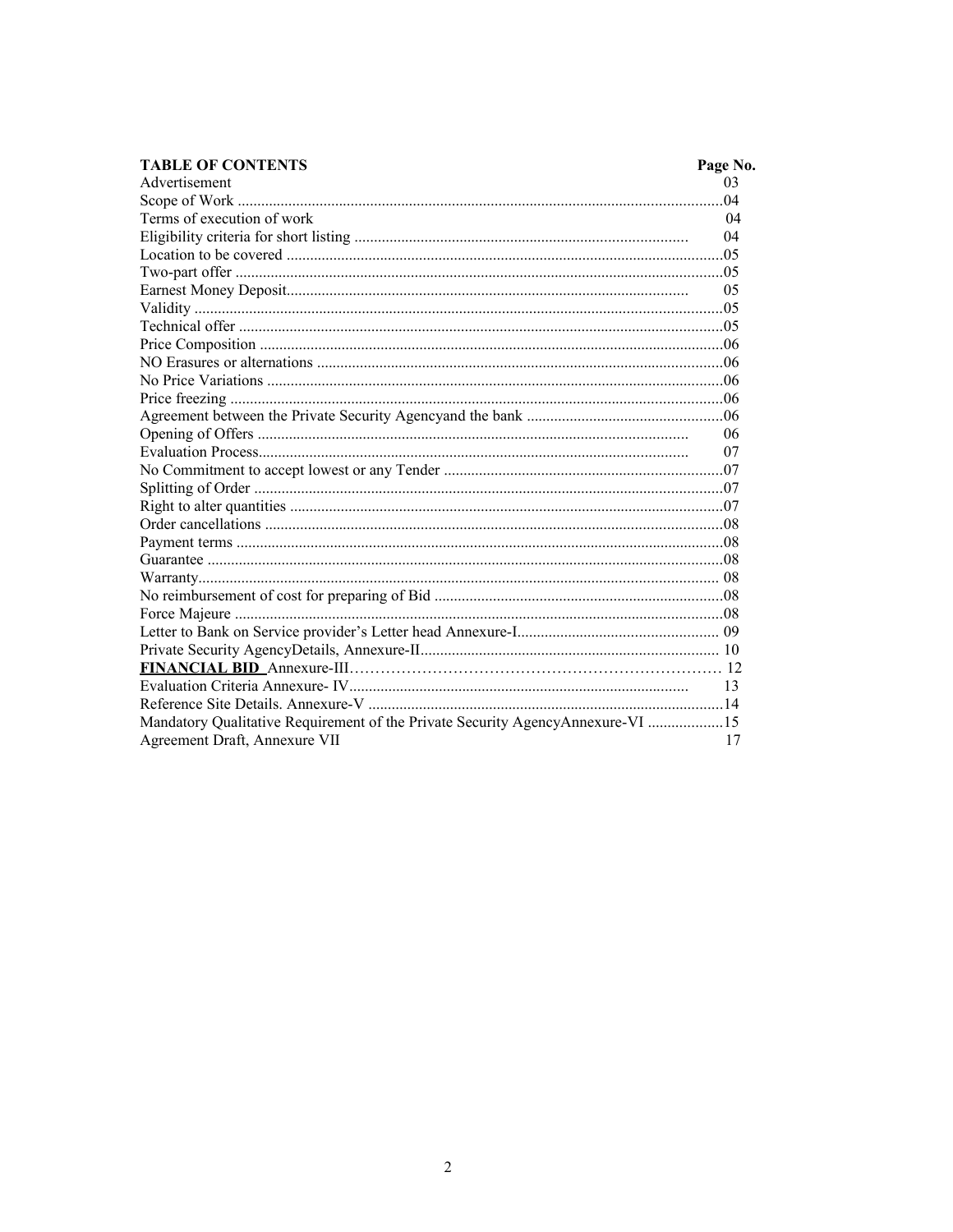

Date: 31/12/2015

## **OUTSOURCING OF ARM GUARDS FOR BANK OF MAHARASHTRA, AKOLA ZONE**

1. Bank of Maharashtra, Akola Zone intends to outsource **two armed guards** for the Jatharpeth Akola currency chest. For this purpose we intend to solicit Technical / Price bids from prospective Private Security Agencies on or before 07/01/2016 by 05.00 PM and the technical bid will be opened on 08.01.2016 at 03.00 PM in the presence of Private Security Agencies / their representatives at the address mentioned at Para 2.

2. Prospective Private Security Agencies may collect the technical bid / price bid format of RFP can be collected from the Bank's website [www.bankofmaharashtra.in](http://www.bankofmaharashtra.in/) . Request For Proposal (RFP) Forms can also be obtained from **Bank of Maharashtra, ARTHMANGAL BUILDING, SATAV CHOUK, OAK MARG JATHARPETH,AKOLA, 444005 (Maharashtra) India** on payment of Rs. 5,000/- ( Non-Refundable) by way of Demand Draft / Pay Order favouring Bank of Maharashtra Zonal Office,.Akola payable at Akola . However, RFPs downloaded from website shall accompany the Pay Order / Demand Draft along with the Technical Bid.

| Last date for submission of RFPs $\therefore$ 07.01.2016 up to 5.00 P.M. |                                     |
|--------------------------------------------------------------------------|-------------------------------------|
| Opening of RFPs (TO)                                                     | $\therefore$ 08.012016 at 3.00 P.M. |
| Opening of Financial Bid                                                 | : $11.01.2016$ at 3.00 P.M.         |
| Cost of RFP                                                              | : $\text{Rs}.5,000.00$              |

3. No brokers/intermediaries shall be entertained. The Bank reserves the right to reject any / all applications without assigning any reasons whatsoever. The required specifications are enclosed as Annexure I to VII of this letter.

4. In case prospective Private Security Agencies are fulfilling the above specifications, they may submit their Technical and Financial Bids (strictly in the format enclosed at Annexure I to VI) in two separate sealed envelopes so as to reach us latest on 07.01.2016 by 05.00 PM. The envelope should be marked as TECHNICAL BID / FINANCIAL BID FOR OUTSOURCING OF ARMED GUARDS, BANK OF MAHARSHATRA, AKOLA ZONE on its top and forwarded to the address mentioned at Para 2.

5. Offers from firms having their own offices in AKOLA/ NAGPUR / AURANGABAD as the case may be, will be considered. All conditions and parameters will be evaluated with reference to the firms submitting the tenders. The Bank reserves the right to reject any / all applications without assigning any reason whatsoever and also to confirm authenticity of the facts submitted by the bidders.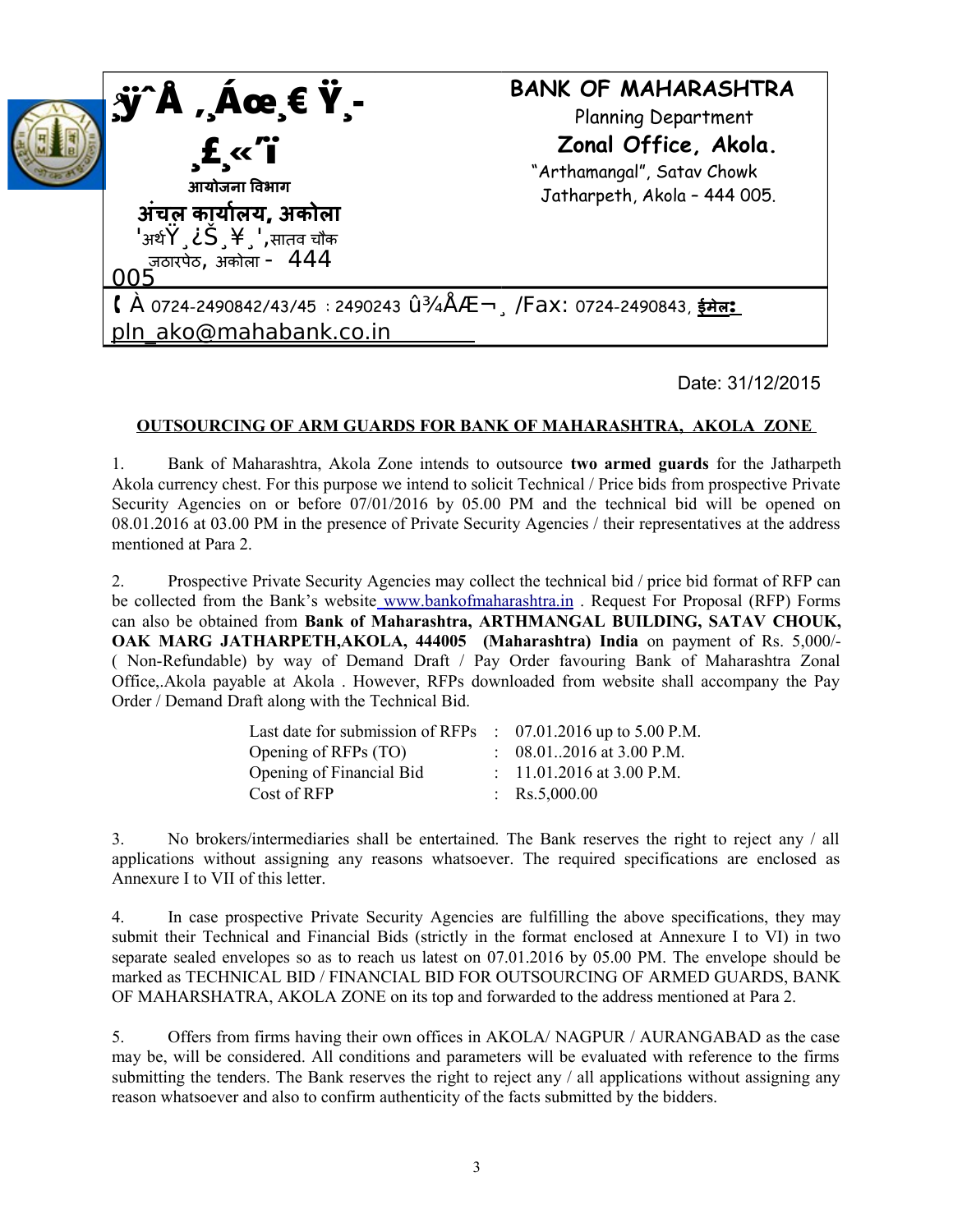Zonal Manager Akola Zone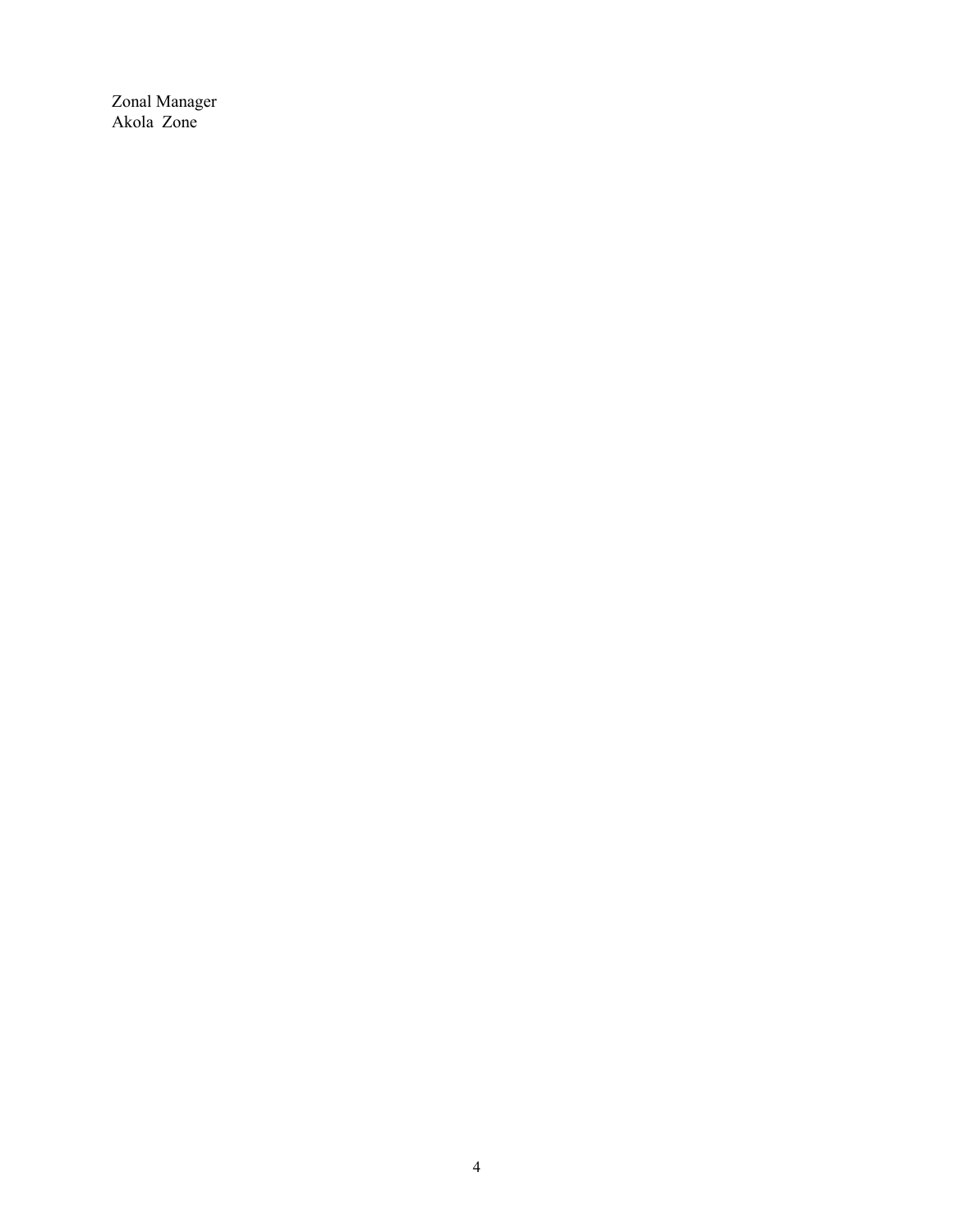#### **OFFER FOR OUTSOURCING OF ARM GUARDS**

#### **TERMS & CONDITIONS**

### **1. SCOPE OF WORK**

Bank of Maharashtra, Akola Zone intends to outsource **two ARMED GUARDS** for Cash Van of Akola currency chest. The services will be required for security of Cash at Currency chest and cash in transit through Cash Van from various branches located in Akola, Buldhana and Washim District areas to/ from the currency chest/branches. **The quantity of Armed Guards mentioned above is only tentative and the actual number may increase or decrease depending upon the requirements of the Bank during the period of empanelment / contract i.e. three years.** The decision of the Bank in this regard will be final.

## **2. TERMS OF EXECUTION OF WORK**

The services of Armed Guards would begin within a period of 90 days commencing from the 7th day of acceptance of the work order issued by the Bank. Any delay in services of the Armed Guards over the stipulated period will attract penalty of 1% of the contract value per week subject to maximum of 5% of the contract value.

Bank reserves its right to recover these amounts by any mode such as adjusting from any payments to be made by the Bank to the service provider. Part of week will be treated as a week for this purpose. However, the Bank may condone the liquidity damages for delay of less than a week. The decision to further continue/ discontinue the contract with the Private Security Agency lies fully with the Bank.

### **3. ELIGIBILITY CRITERIA FOR SHORT-LISTING**

3.1 For empanelment or short listing of Private Security Agency the following criteria shall be applied. For this purpose the Private Security Agency shall submit proof documents along with the Tender and those Private Security Agencies not conforming to any of these parameters will not qualify for empanelment or short listing:

a) Private Security Agency should be either registered companies or registered partnership firms reputed for providing Arm Guards services.

b) Holding PASARA Licenses under Private Security Regulation Act 2005.

c) Private Security Agency should have their own infrastructure for training their guards and License from DG Home guard

- d) Private Security Agency should have credible Supervisory Infrastructure.
- e) Private Security Agency should have Income Tax PAN and the latest Clearance Certificate.

f) Private Security Agency should have Audited Balance Sheets and Profit & Loss Accounts for the past three years and the average turnover of the Private Security Agency in the last three years should not be less than one crore rupees.

g) Private Security Agency should have Registration under Shops & Establishments Act.

h) Private Security Agency should have a valid certificate from ESI Corporation.

i) Private Security Agency should have a valid certificate under EPF & Misc. Provisions Act 1952.

j) Private Security Agency should have documents proving compliance of Minimum Wages Act 1948 and other Labor laws and rules.

k) Private Security Agency must have an office in Akola , as the case may be, with telephone & fax and manned during the office hours.

l) Private Security Agency should have been in the business of providing Arm Guards services at least for the last three years in PSU's / Banks.

m) Private Security Agency should furnish three Reference Sites and on request by the Bank the Referees should testify about the performance of the Private Security Agency to the Bank's satisfaction.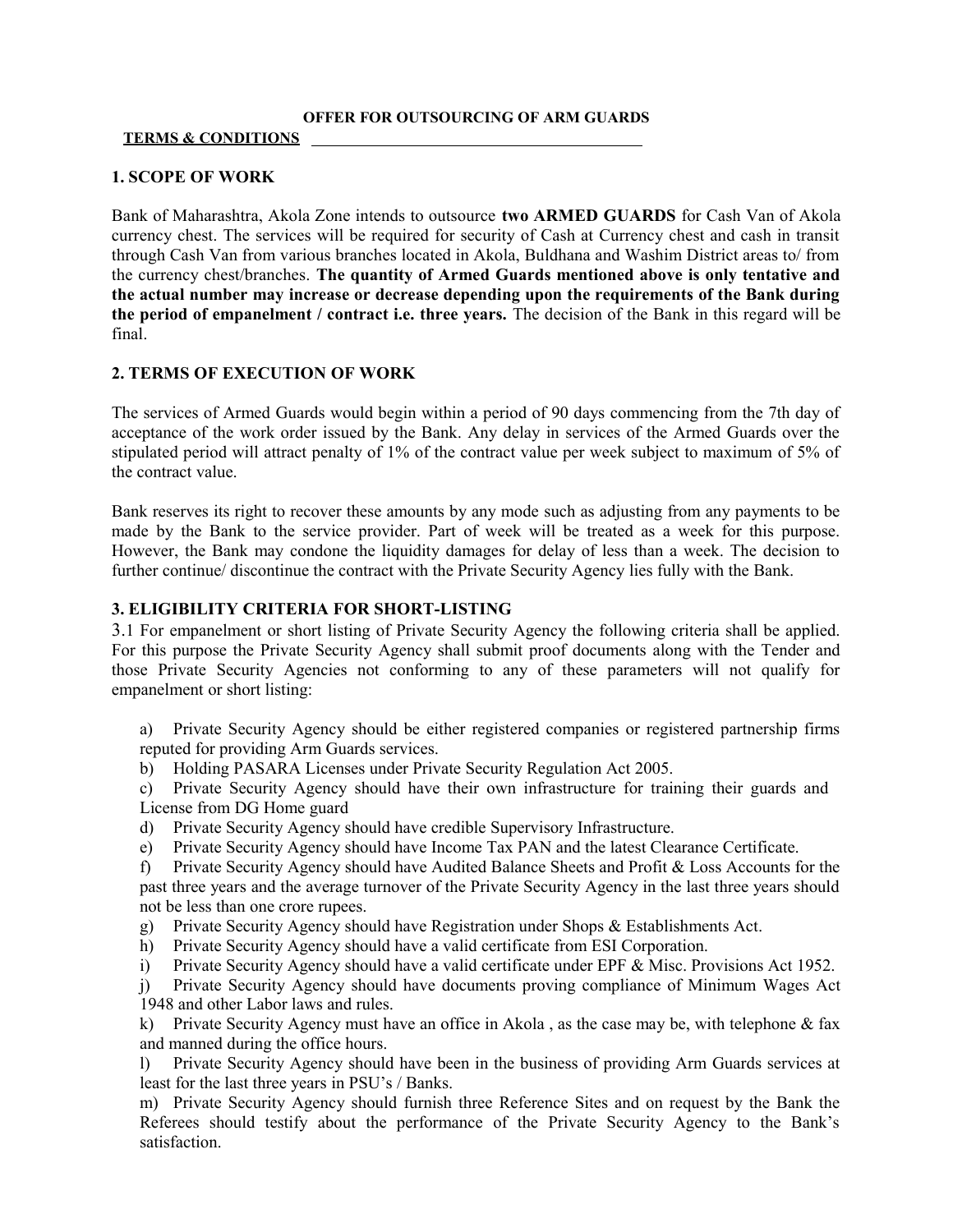n) Private Security Agency should submit solvency certificate of Rs 10,00,000/- (Rupees Ten lacs

only.) along with technical bid.

- n) Private Security Agency should be DGR empanelled and relevant documents should be provided for authenticity.
- o) ISO 9001-2008 certification
- n) The agency should have undertaken the process of Police verification of all the Armed Guards and the same should be confirmed/cross checked by the Zonal office for genuine.
- o) The armed guards should be possessing valid gun license.
- p) The agency should fully indemnify the bank against any loss.
- p) Statutory norms like Minimum wages act; work man compensation act, EPF, ESIC & Third party insurance and insurance cover for their staff and property should be ensured by the agency. Any other requirement made mandatory by the Bank/Govt. machinery should be complied by the agency.
- q) The staff should have undergone training and a certificate of the same to be submitted to the bank.
- r) Mental and physical fitness of the Armed Guards should be certified by a Bank approved/Govt. doctor/Civil Surgeon.

3.2 Private Security Agency should furnish details about their firm as per profile at (Annexure - II).

# **4. LOCATIONS TO BE COVERED**

The services will be required for security of Cash at Currency chest Jatharpeth Akola and cash in transit through Cash Van from various branches located in Akola, Buldhana and Washim District areas to/ from the currency chest/branches.

# **5. TWO PART OFFER**

The offer will be in two parts; **Technical Offer and Commercial Offer**. Both the parts must be submitted at the same time but in separate sealed covers, giving full particulars, addressed to the Bank of Maharashtra , Akola Zone and duly super-scribed on each envelope **"Technical Bid for Outsourcing of ARMED GUARDS"** and **"Financial Bid for Outsourcing of ARMED GUARDS "** on or before 07.01.16 at 5.00 p.m.

# **6. EARNEST MONEY DEPOSIT**

Earnest Money Deposit of Rs.30,000/- (Rupees Thirty thousand only), in the form of a demand draft/pay order issued by a scheduled commercial bank favoring Bank of Maharashtra, payable at Akola must be submitted along with the Techno-commercial Offer. Offers not accompanied with Earnest Money Deposit of Rs.30,000/- will not be accepted. This amount will be forfeited if, having been selected by the Bank for the job, the offerer refuses to accept deployment order or having accepted the deployment order, fails to carry out his obligations mentioned therein. Bank Guarantee in lieu of Earnest Money Deposit will not be accepted. No interest will be payable on the Earnest Money Deposit. The Earnest Money Deposit will be refunded to the unsuccessful offerers. The Earnest money paid by the successful offerer will be released after six months of satisfactory deployment of required number of Armed Guards.

# **7. VALIDITY PERIOD OF THE OFFER**

The offer will be valid for a period of 90 days from the last date (07/01/2016) of submission of the tenders.

# **8. TECHNICAL OFFER (TO)**

The Techno-commercial Offer (TO) should be complete in all respects and contain all information asked for in this document. It should not contain any price information. (if price information is given in TO, it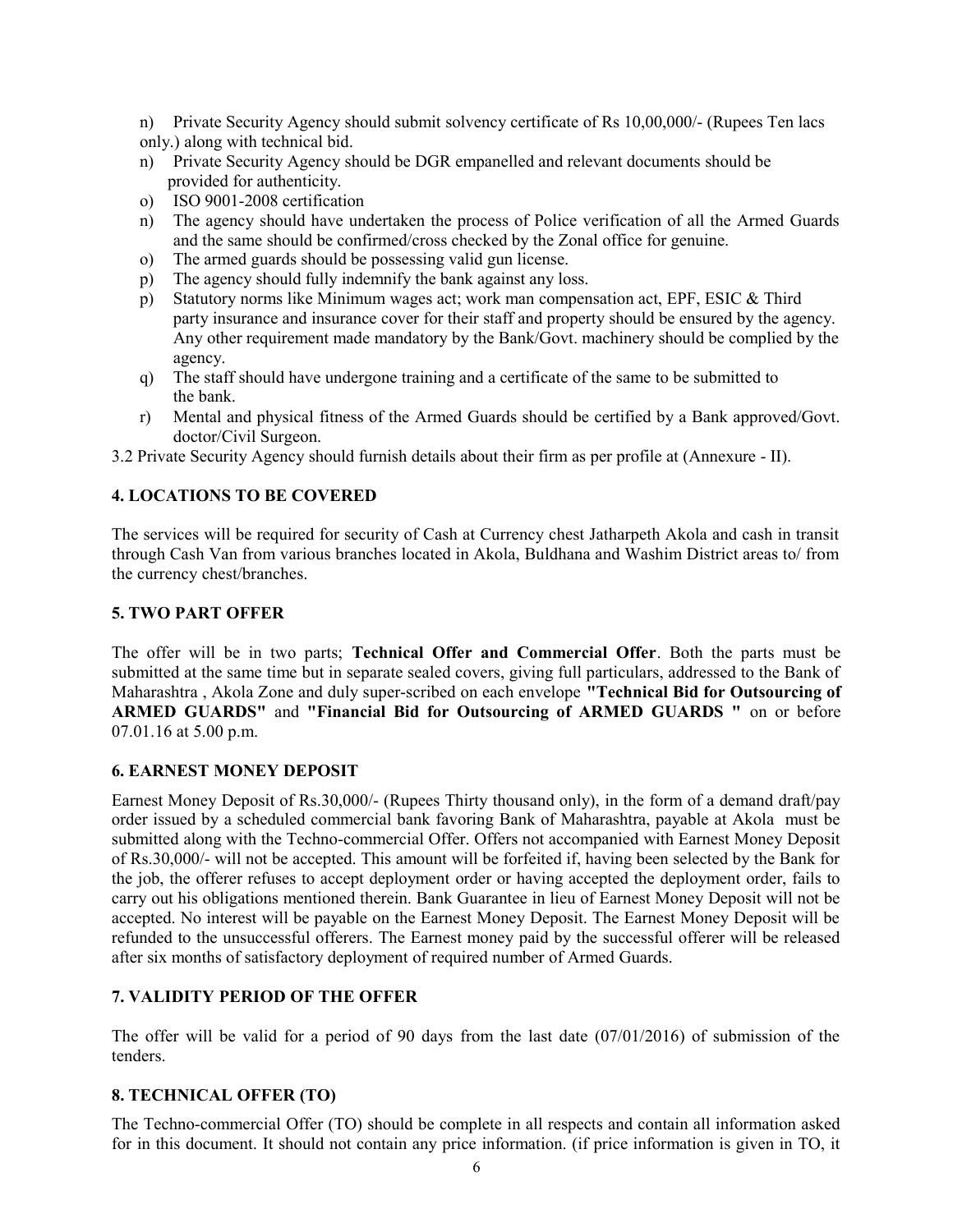will be rejected)

The Techno-commercial Offer should comprise of the following:

8.1 Covering letter on the prescribed format (Annexure-I).

8.2 Demand Draft / Pay Order for Rs.5000, i.e., Cost of RFP Forms, if downloaded from Bank's website. 8.3 Earnest Money Deposit of Rs.30,000/- in the form of a demand draft / pay order issued by a scheduled Commercial bank favoring Bank of Maharashtra, payable at Akola

8.4 PSA profile as per Annexure II.

8.5 Documentation (Product Brochures, leaflets, manuals etc., if any) /soft copy.

8.6 Details of reference sites as per Annexure-V.

# **9. PRICE COMPOSITION**

The Price Bid should contain all relevant rates and charges and the rates should be quoted in Indian Rupees only and inclusive of following in the format at Annexure III:

(i) Cost of armed guard (Ex-servicemen) per head

The Price Bid should not contradict the TO in any manner.

9.1 Monthly Rates applicable on the date of issue of this tender should be quoted.

9.2 The Bank will shortlist suppliers, who satisfy commercial and other requirements laid down in the document. The Price Bids of only the short listed suppliers will be opened. Short listed suppliers will be notified by e-mail/post and authorized representatives may be present at the time of opening of the Technical Offers and Price Bids as per date and time given above. No separate information will be given.

## **10 NO ERASURES OR ALTERATIONS**

Technical / Commercial details must be completely filled up. The corrections or alterations, if any, should be authenticated. In the case of the corrections / alteration are not properly authenticated, the offer will be rejected.

# **11. NO PRICE VARIATIONS**

The Financial offer shall be on a fixed price basis. No upward revision in the price would be considered on account of subsequent increases in Government taxes, customs duty, Excise Tax, Sales Tax, etc. However, if there is any reduction on account of Government levies / taxes, during the offer validity period, the same shall be passed on to the Bank.

### **12. PRICE FREEZING**

The price finalized shall remain valid for a period of one year from the date of such finalization with the option to the Bank to review the price if necessary.

# **13. AGREEMENT BETWEEN THE PRIVATE SECURITY AGENCYAND THE BANK**

The successful offerer shall execute an Agreement with each HQ/Branch on Rs.500/- non-judicial Stamp Paper as per Terms & Conditions as per Annexure-VII. It is understood that the Service Provider, who are willing to offer their Armed Guards services in response to this RFP have read all the terms and conditions and have agreed to all the Terms & Conditions without any modifications.

### **14. OPENING OF OFFERS**

The technical bids will be opened on  $\frac{08.01.2016}{6}$  at 3.00 p.m. in the presence of the service provider/ their authorized representatives. No separate intimation will be given in this regard to the Service providers for deputing their representatives. The Techno-commercial Offers will be opened at the time and date stipulated above irrespective of the number of Offerers or their representatives present.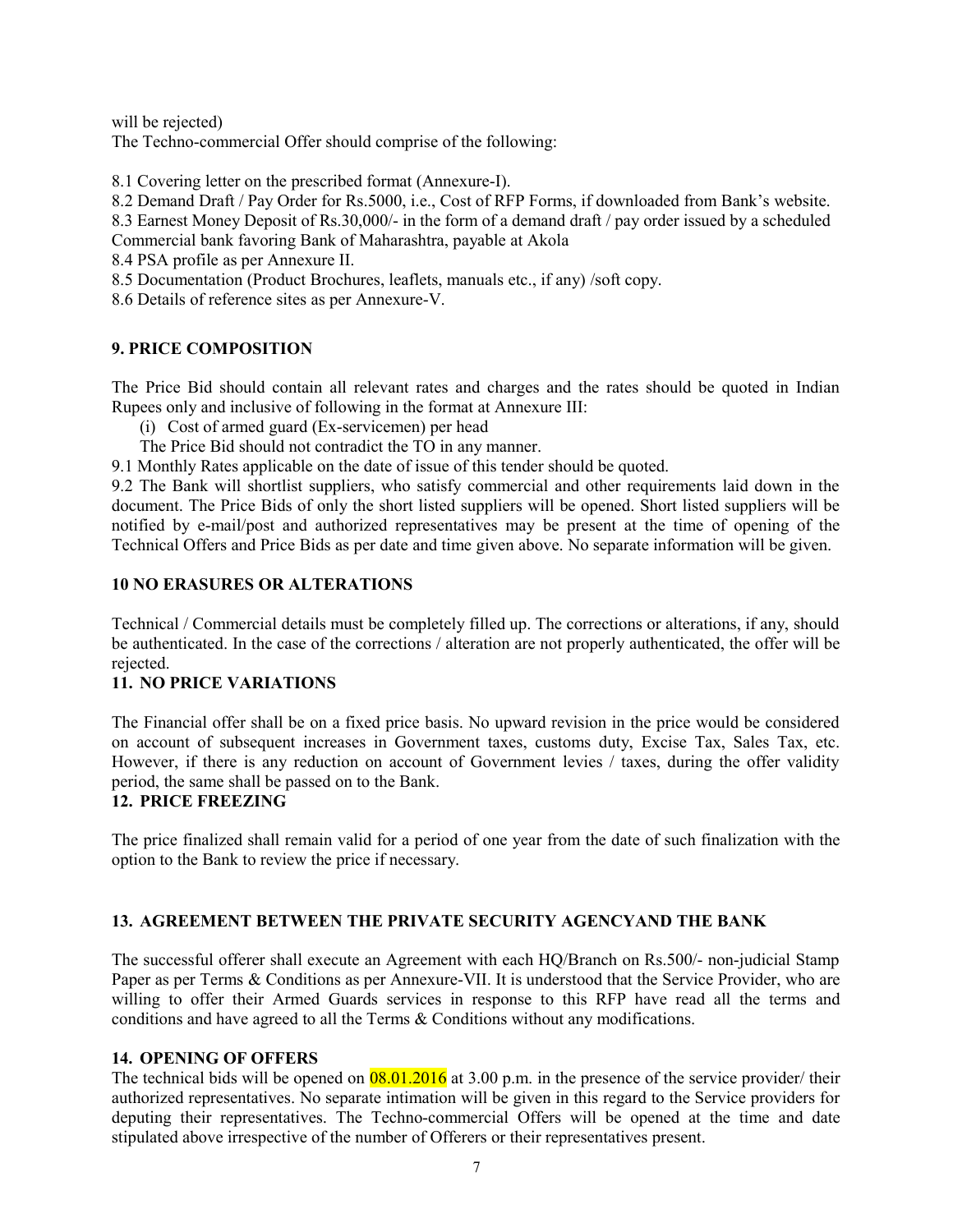### **15. EVALUATION PROCESS**

Offers (Tenders) will be evaluated in the following

stages: 15.1 Stage I

Incomplete Offers, i.e., offers not accompanied by the mandatory documents as mentioned above, cost of RFP Forms shall be rejected.

15.2 Stage II

Offers will be evaluated against the stipulated minimum eligibility criteria based purely on valid proof documents submitted by the Private Security AgencyAnnexure-IV. Offers not complying with the eligibility criteria will be rejected. Scoring of marks will be based on Annual Turnover, Number of nationalized Bank and number of Arm Guards per bank for last five years (PSU Bank preferred),Training infrastructure, Training set up, Office in Akola , ISO certification, DGR empanelment and other prequalification criterion prescribed in the Terms and Conditions of the contract (The Zonal Office may fix the marks accordingly). The firm/agency which has secured Twenty out of Thirty four marks will be considered as technically qualified. The financial bids of all the technically qualified firms/agencies/bidders will be opened for financial evaluation. The work will be awarded to the L-1 agency. In case the financial bid of more than one agency is same as L-1, then the work will be awarded to the agency which gets the maximum marks in Technical evaluation. The performance including the discipline of armed guards and supervision by the agency will be observed for 3 months and if found not up to the desired satisfaction, the bank will have the sole right to terminate contract and go for L2 (similarly L3,L4).

15.3 Stage III

Short-listing of supplier(s) based on satisfactory feedback from reference sites.

15.4 Stage IV

Opening the Price bids of the short-listed firm(s)---as per Price bid format enclosed at Annexure-III .

### **16. NO COMMITMENT TO ACCEPT LOWEST OR ANY TENDER**

The Bank shall be under no obligation to accept the lowest or any other offer received in response to this tender and shall be entitled to reject any or all offers without assigning any reasons whatsoever.

### **17. SPLITTING OF ORDER**

The Bank reserves its right for splitting the quantity between two service providers. The splitting of the order will be in 50:50 ratios, provided the L2 Private Security Agency agrees to match the prices quoted by L1 Private Security Agency and agrees for all the terms and conditions. In case L2 Private Security Agency is not willing to match L1 price, Bank will call L3, L4 service providers etc., in that order to step into the shoes of L2 service provider. In the event of L3, L4 etc., Private Security Agency not matching the L1 price the entire quantity will be awarded to L1.

### **18. RIGHT TO ALTER QUANTITIES**

The Bank will be free to either reduce or increase the number of Armed Guards on the same terms and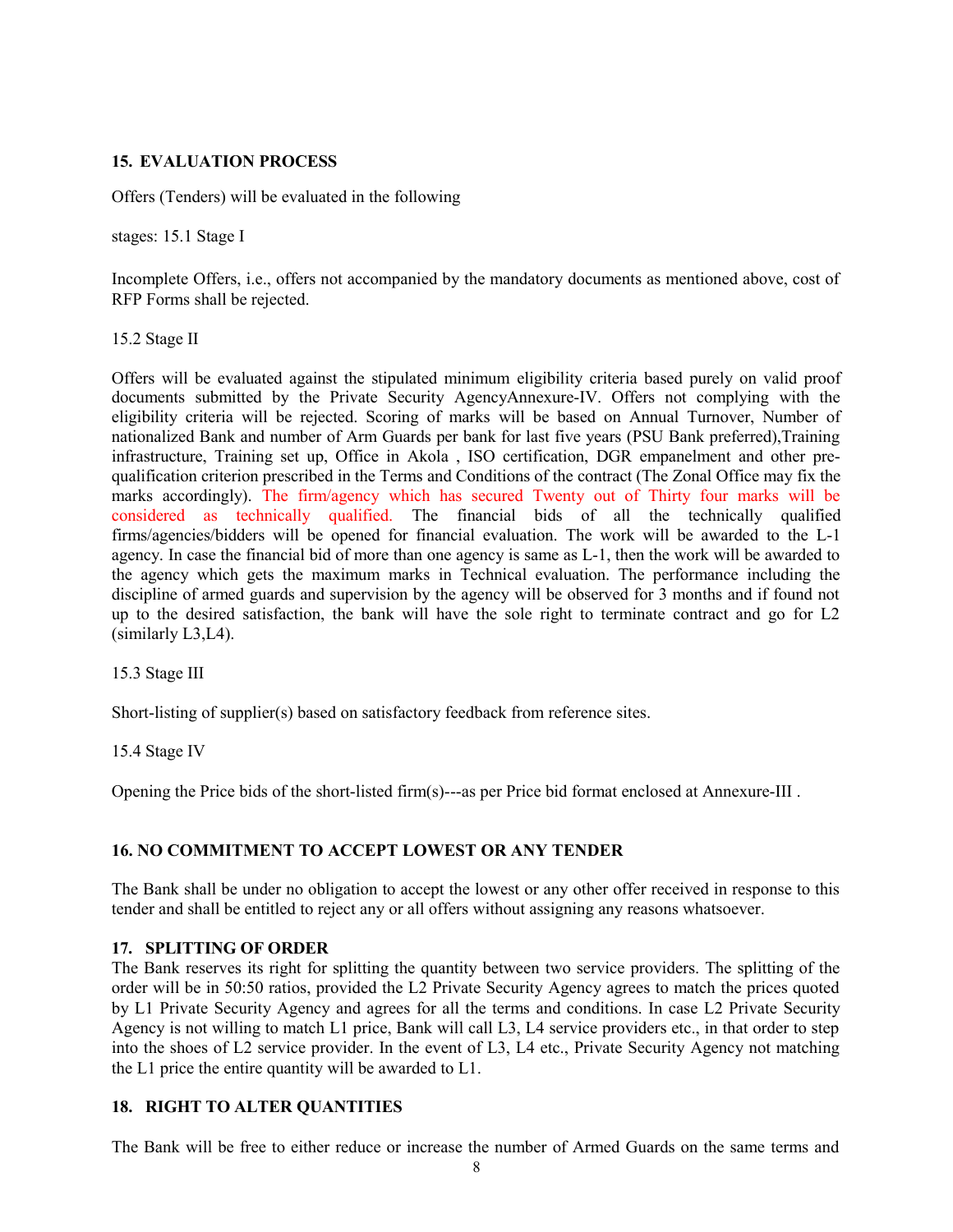conditions. The Bank reserves the right to alter number of Armed Guards. The Bank also reserves the right to place further/repeat order on same terms and conditions within a period of 12 months.

## **19. ORDER CANCELLATION**

If the Private Security Agency fails to deliver the Armed Guards services within the stipulated time schedule or the extended date communicated by the Bank, it will be a breach of contract.

The Bank reserves its right to cancel the order in the event of delay in delivery /commissioning of the cash vans.

## **20. PAYMENT TERMS**

The terms of payment are as under:

- (i) No advance payment against work order.
- (ii) 100%Payment will be released by the respective currency chests on monthly bills forwarded
- after the first month of the services of the Arm Guards.

## **21. GUARANTEES**

The Private Security Agency should guarantee that the precedents of armed guards deployed on the cash vans have been verified by the police authorities.

**22. All the Armed Guards deployed on the cash vans must be issued with number Identity Cards duly authenticated by the Executive/Officer of the company and the staff/crew should not be changed without prior permission.**

**23. In case of strike in the company, alternate arrangements for provision of Armed Guards must be made by the service provider.**

### **24. FORCE MAJEURE.**

If at any time during the period of the contract the performance in whole or in part by either party or any obligation under the contract shall be prevented or delayed by reasons of any war, hostilities, acts of god, Public enemy, civil commotion, sabotage, fires, floods, explosions, epidemics etc then, provided notice of the happening of the any such events is given by either party to the other within 15 days from the date of occurrence thereof, neither party shall by reason of such event be entitled to terminate their contract nor shall either party have any claim for damages against the other in respect of such non-performance or delay in performance. The whole or any part of the Party's obligations under the contract shall be resumed as soon as practicable after such event has come to an end or ceased to exist. If force majeure event continues beyond the period of three (3) months the parties shall hold consultation to resolve the problem satisfactorily.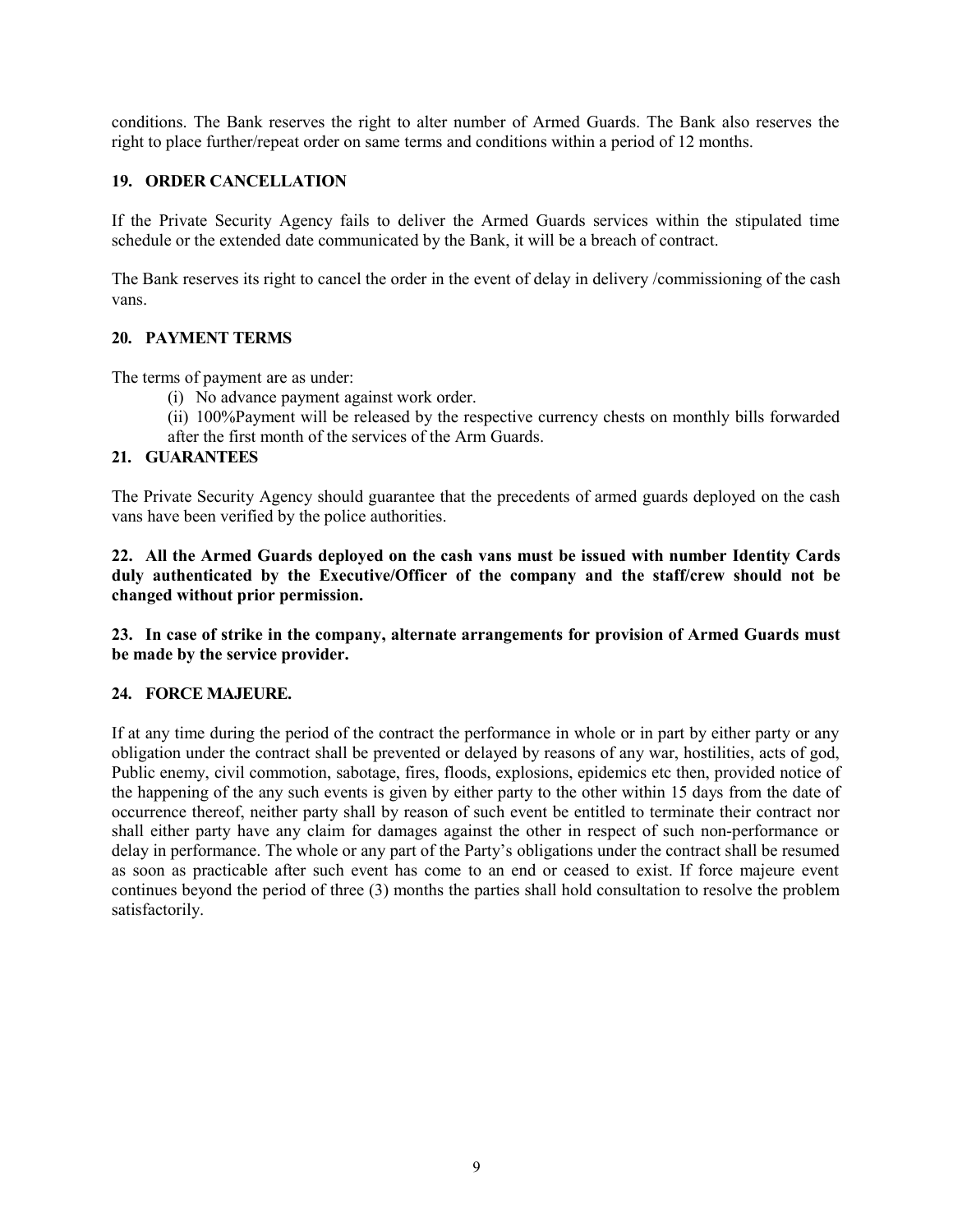#### **ANNEXURE-I**

#### (Letter to the Bank on the service provider's letterhead) Kind Attn: Security Officer

To **The Deputy Zonal Manager Akola Zone Bank of Maharashtra Arthmangal, Satav chouk, Oak Marg, Jatharpeth, Akola-444005 (Maharashtra) India**

Dear Sir,

#### Sub: **Your RFP for Outsourcing of Armed Guards dated 31.12.2015.**

With reference to the above RFP, having examined and understood the instructions, terms and conditions forming part of the RFP, we hereby enclose our offer for the supply of the Armed Guards as detailed in your above referred RFP.

We confirm that we have not been disqualified by any PSU bank for the services of Armed Guards outsourced to them. We further confirm that the offer is in conformity with the terms and conditions as mentioned in the RFP.

We also confirm that the offer shall remain valid for 90 days from the last date of submission of the tender.

We hereby undertake to provide police verification reports of our Armed Guards.

We understand that the Bank is not bound to accept the offer either in part or in full and that the Bank has right to reject the offer in full or in part without assigning any reasons whatsoever.

We enclose herewith a Demand Draft/Pay Order for Rs.30,000/- (Rupees Thirty thousand only) favoring Bank of Maharashtra and payable at Akola, towards Earnest Money Deposit, details of the same are as under:

- 1. Demand Draft/Pay Order No. :
- 2. Date of Demand Draft/Pay Order :
- 3. Name of Issuing Bank & Branch :

Yours faithfully,

#### **Authorised Signatories**

(Name & Designation, seal of the service provider) Date: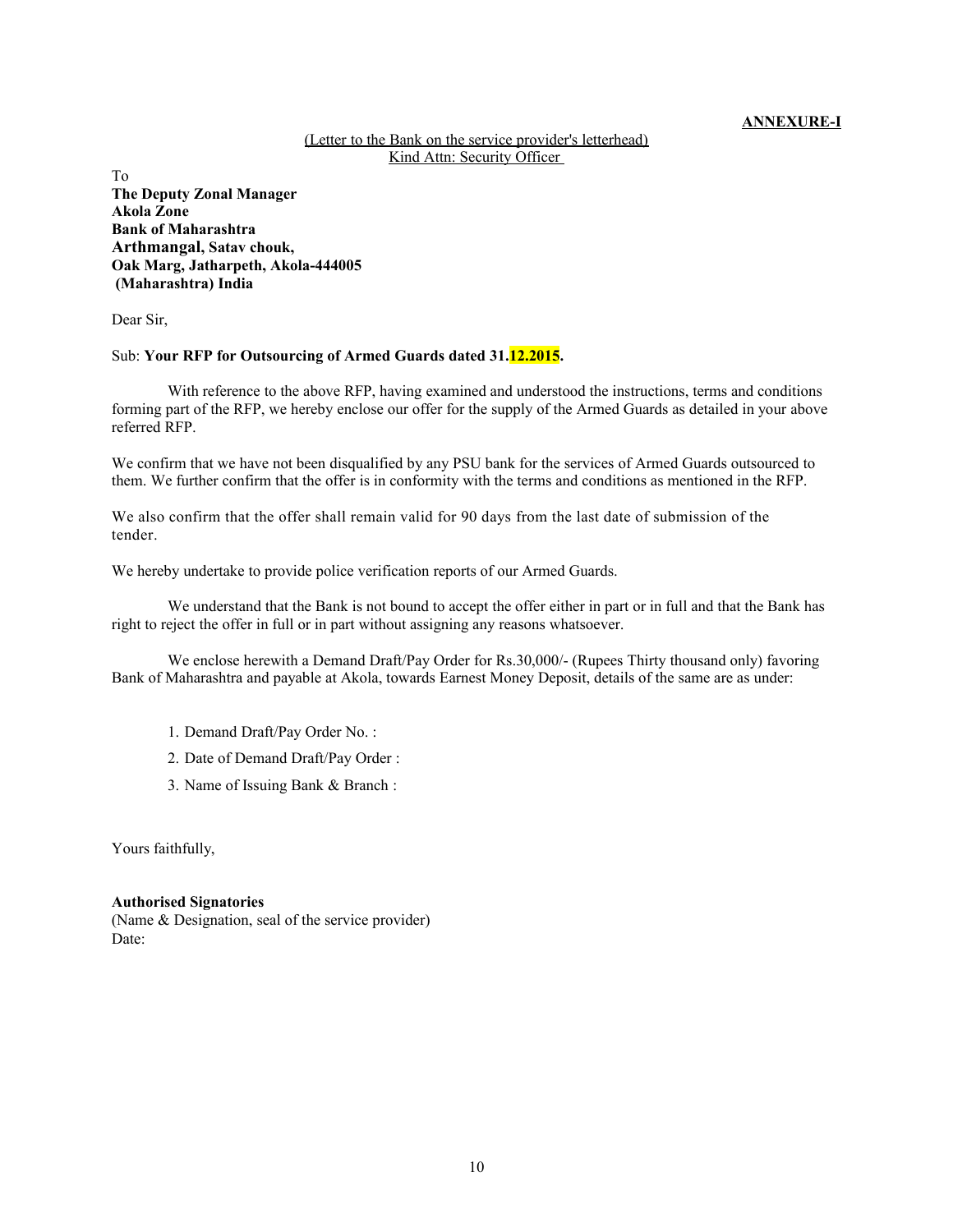# **Annexure - II**

# **PSA PROFILE**

- 1. Name of the Organization and Address :
- 2. Year of Establishment (Submit proof) :

3. Status of the firm (Submit proof) : (Whether Pvt. Ltd. company / Pubic Ltd. company/ Partnership Firm)

- 4. Name of the Chairman/Managing Director/CEO/Country Head (as the case may be):
- 5. Whether registered with the Registrar of Companies/Registrar of Firms in India. If so, mention number and date and enclose Registration Certificate copy.
- 6. a) Name and address of Bankers (Submit proof) :
	- i) ii)

b) Turnover of the Company/Firm in 2012-13, 2013-14 and 2014-15: (Please attach a copy of audited Balance Sheet and Profit & Loss Account for the Years 2012-13, 2013-14 and 2014-15 as proof documents) 2012-13 :

> $2013 - 14$  $2014 - 15$ :

- 7. Whether registered for Service Tax purposes. If so, mention number and date.(Submit proof) :
- 8. DGR Registration details & validity :-
- 9. Whether an assessee of Income Tax. If so, mention Permanent Account Number. Furnish copies of Income tax clearance certificate.
- 10. Is the Company/Firm a supplier of Security Guards Services? If yes, a) Mention the

addresses, phone numbers and fax numbers of the Offices below:

Head Office address :- Local office address :-

11. What are your core area of activities? Mention the fields giving the annual turnover for each field.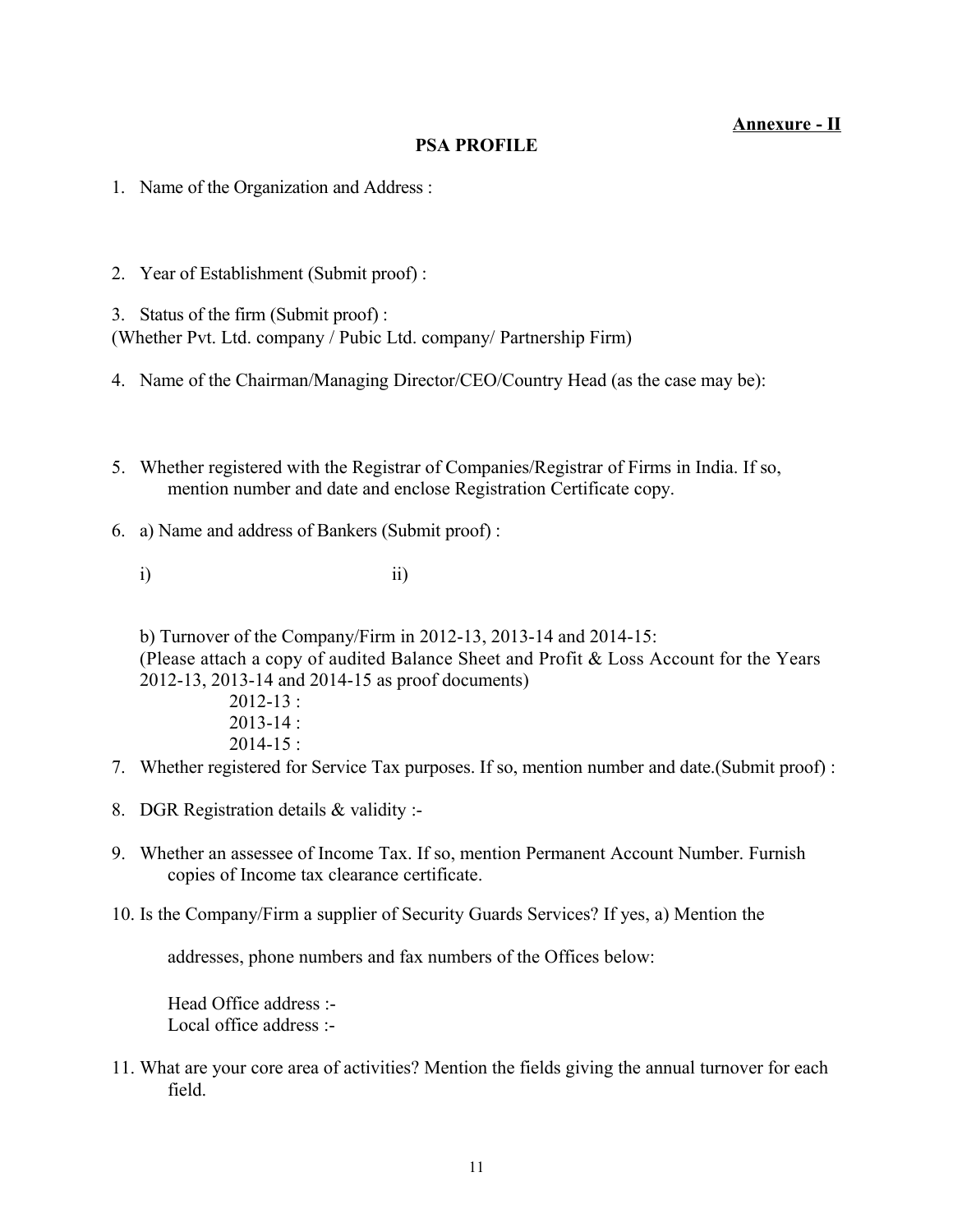i) ii) iii)

12. Deployment of Armed Guards services since when?

13. If you are providing Armed Guards to other corporate bodies and public sector banks, furnish their names, date of empanelment and number of Armed Guards**,** where you are supplying in the last three years :

| <b>Name of Organisation with Address</b> | Since | Number   | Average annual |
|------------------------------------------|-------|----------|----------------|
| & Tele Nos                               | when? | of Armed | Payment        |
|                                          |       | Guards   | received       |
|                                          |       | deployed |                |
|                                          |       |          |                |
|                                          |       |          |                |
|                                          |       |          |                |
|                                          |       |          |                |
|                                          |       |          |                |

**Please attach copies of their orders or payment proof) A separate sheet may be attached if the above space is inadequate)**

**15.**Details of Training facility

| Location of training facility and details of training   No of Guards<br>imparted (syllabus) | trained | Any other training |
|---------------------------------------------------------------------------------------------|---------|--------------------|
|                                                                                             |         |                    |

I / We have read the instructions appended to the Performa and I / We understand that if any false information is detected at a later date, any contract made between ourselves and Bank of Maharashtra on the basis of the information given by me / us can be treated as invalid by the Bank and I / We will be solely responsible for the consequences.

I / We agree that the decision of Bank of Maharashtra, Head Office, Pune, in selection of Private Security Agency will be final and binding to me / us.

All the information furnished by me/us above here is correct to the best of my/our knowledge and belief.

I / We agree that I / We have no objection if enquiries are made about the work listed by me / us here in above and/or in the accompanying sheets.

Place:

Date : SIGNATURE: Name & Designation & Seal of company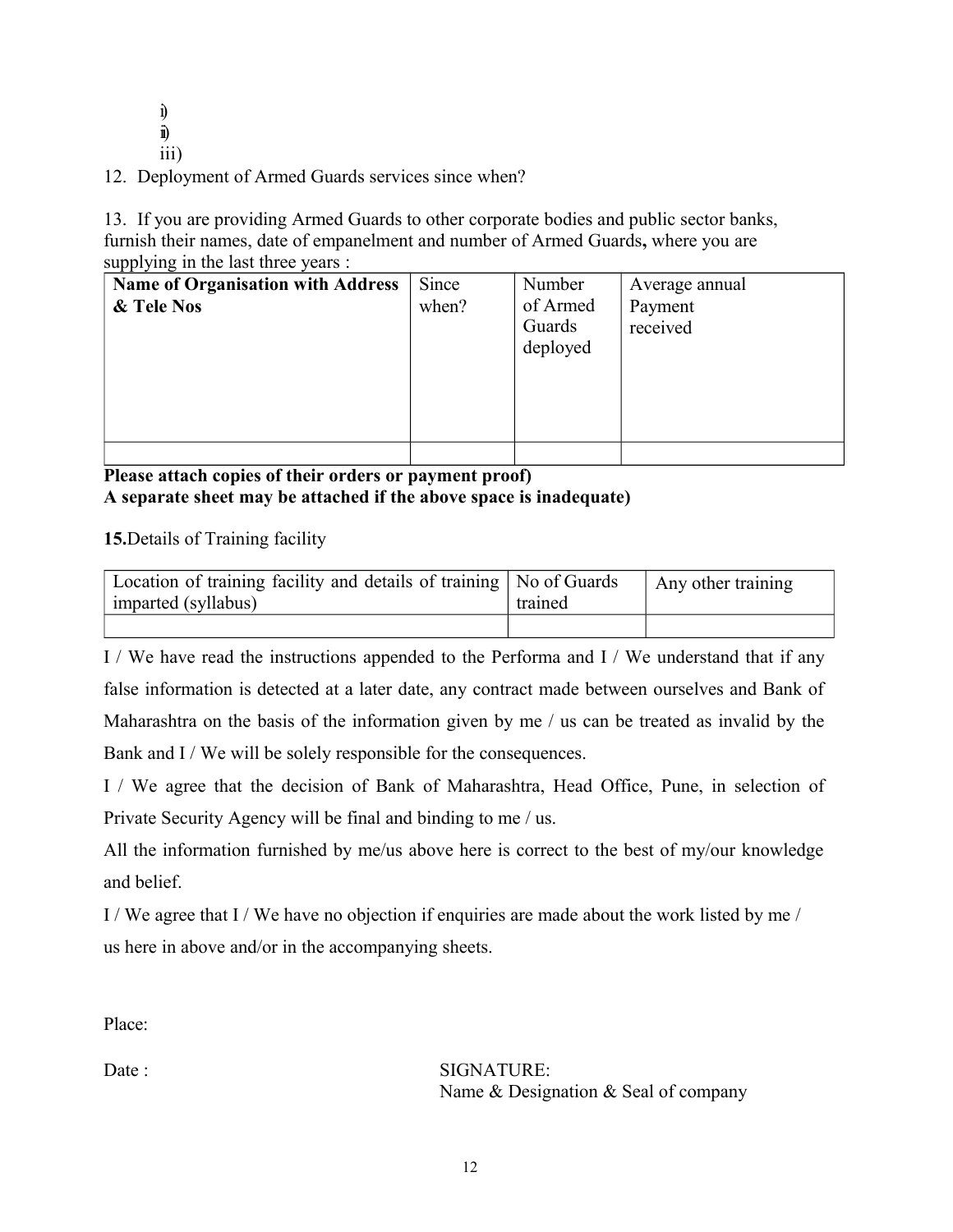### **ANNEXURE-III**

| Sr.No.           | <b>Item Description -</b>                               | Price per unit<br>(In figures) |
|------------------|---------------------------------------------------------|--------------------------------|
|                  |                                                         |                                |
| $\overline{1}$ . | Basic wages (BW) plus Variable Dearness Allowance (VDA) |                                |
|                  |                                                         |                                |
|                  |                                                         |                                |
|                  |                                                         |                                |
|                  |                                                         |                                |
|                  |                                                         |                                |
|                  |                                                         |                                |
|                  |                                                         |                                |
|                  |                                                         |                                |
|                  |                                                         |                                |
|                  |                                                         |                                |
| $\overline{12}$  |                                                         |                                |
|                  |                                                         |                                |
|                  |                                                         |                                |
|                  |                                                         |                                |
|                  |                                                         |                                |
|                  |                                                         |                                |
|                  | (In Words) Rs.                                          |                                |

#### **FINANCIAL BID: EX-SERVICEMEN ARMED GUARD Area 'C' as per DGR Guidelines- Akola**

We hereby confirm that the Basic plus VDA/Special Allowance/DA. Quoted above is not less than the current minimum wages stipulated by the Ministry of Labor and Employment, Government of India / Govt. of Maharashtra and that other mandatory charges, i.e., EPF, ESI, Adm Charges on PF, Bonus & gratuity etc if applicable are in conformity with the provisions of the respective Acts. We further agree that the Price Bid will be rejected if any of the above rates and percentages are not in compliance with the respective statutory laws.

Place:

# Date : SIGNATURE:

Name & Designation & Seal of company

**Note:**Agencies are to quote service charges in percentage terms at serial **"14"** of the above price bid. (The service charge is the only components which may vary therefore the quote of the same should be realistic.)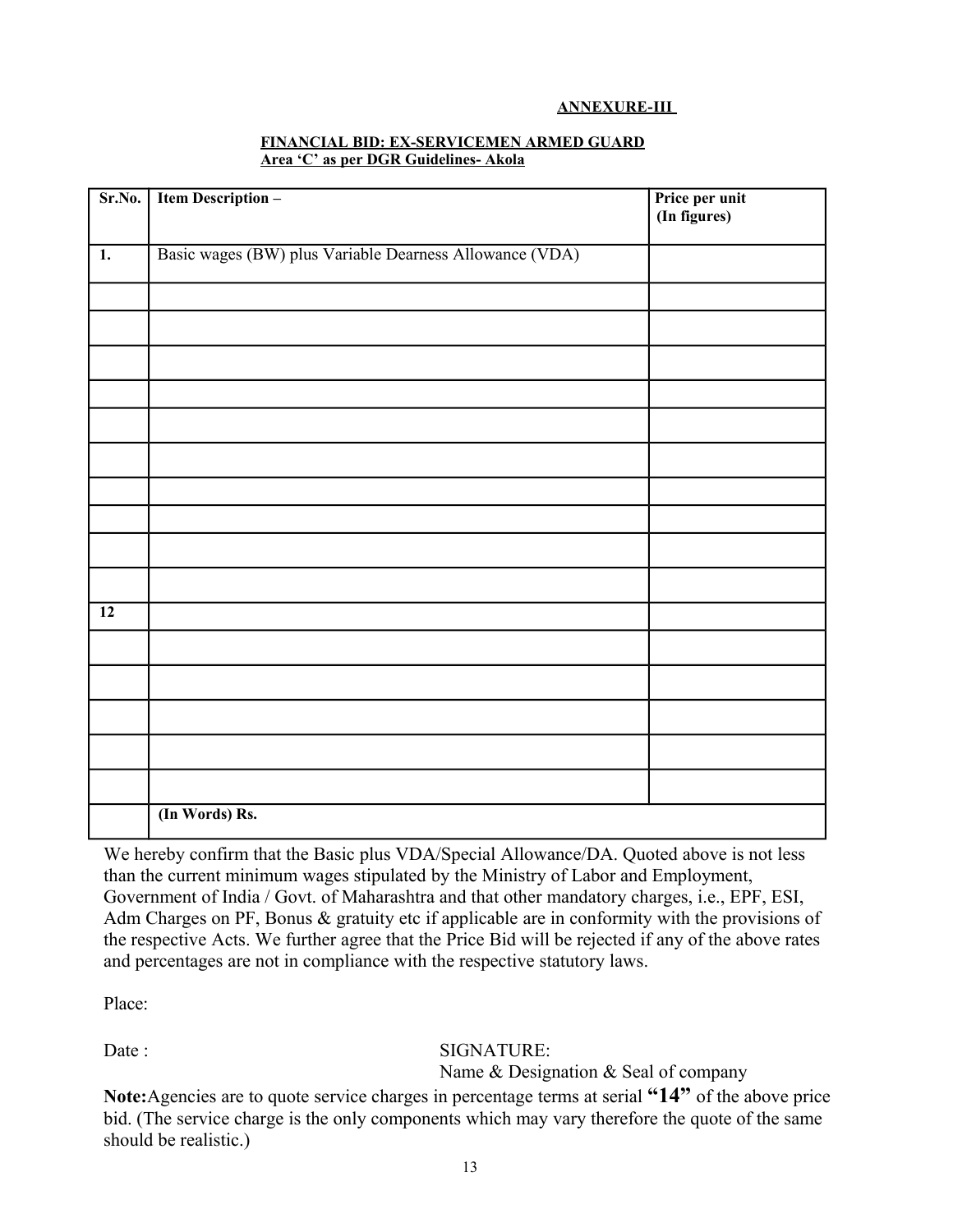### **ANNEXURE- IV**

# **Name of the PSA:**

| SI.<br>No        | <b>Information to be provided</b>                                                                                    | To be filled by<br>the Bidder | For<br>office<br>use | <b>Evaluation marks</b>                                          | <b>Remarks</b>                                                                                                          |
|------------------|----------------------------------------------------------------------------------------------------------------------|-------------------------------|----------------------|------------------------------------------------------------------|-------------------------------------------------------------------------------------------------------------------------|
| $\overline{1}$ . | Annual Turnover (in Lakhs) during<br>last three financial years (Year 2012-<br>13, 2013 - 14, 2014 - 15)             |                               |                      | Above 2 Cr -2 point<br>Maximum above 5<br>cr-2 points            |                                                                                                                         |
| 2.               | Services presently being provided in<br>Number of Nationalized banks and<br>Number of Armed Guards per bank.         |                               |                      | Per PSU Bank 2<br>Points(Minimum 08<br>Cash Vans in PSU<br>bank) | Maximum 5 PSU<br>banks will be<br>considered (Copy<br>of deployment<br>order, location &<br>address to be<br>furnished) |
| 3.               | Deployment of Armed Guards for<br>the last three years in PSU's Banks                                                |                               |                      | Minimum 3 yrs-2<br>Above 3<br>points.<br>yrs -2 points           |                                                                                                                         |
| 4.               | Own infrastructure for training their<br>guards having License from DG<br>Home guard.                                |                               |                      | 4 points                                                         |                                                                                                                         |
| $\overline{5}$ . | Training set-up [No. of Trainers]<br>(a) Part-Time<br>(b) Full-Time<br>(c) Below JCO Rank<br>(d) Above JCO Rank      |                               |                      | 2 points (Each post<br>$1/2$ points)                             |                                                                                                                         |
| 6.               | Have an office in<br><b>AKOLA/NAGPUR/AURANGAB</b><br>$AD$ with telephone & fax and<br>manned during the office hours |                               |                      | 4 points                                                         | For the last $2$<br>yrs<br>(proof)                                                                                      |
| $\overline{7}$ . | ISO 9001-2008 Certification of the<br>firm(Yes/No)                                                                   |                               |                      | 2 points                                                         |                                                                                                                         |
| 8.               | DGR empanelment.                                                                                                     |                               |                      | 4 points                                                         | Non<br>Operational<br>agencies will<br>not be<br>considered<br>(List as per<br>recent DGR<br>notification)              |
|                  | <b>TOTAL</b>                                                                                                         |                               |                      | <b>34 POINTS</b>                                                 |                                                                                                                         |

# **Technical Evaluation**

DATE :

SIGNATURE : DESIGNATION : NAME OF THE FIRM/AGENCY WITH OFFICE STAMP

**Note: Photocopies of all necessary documents (pertaining to technical evaluation/ Eligibility) duly self attested must be enclosed and flagged for verification by the bank on the information provided.**

**1) Minimum qualifying points should be 20 points and above. 2) Deduction of 2 points for unsatisfactory service for each year per reference site (Maximum three references) in the past in any PSB. The Performance of the Private Security Agency will be evaluated by the Committee.**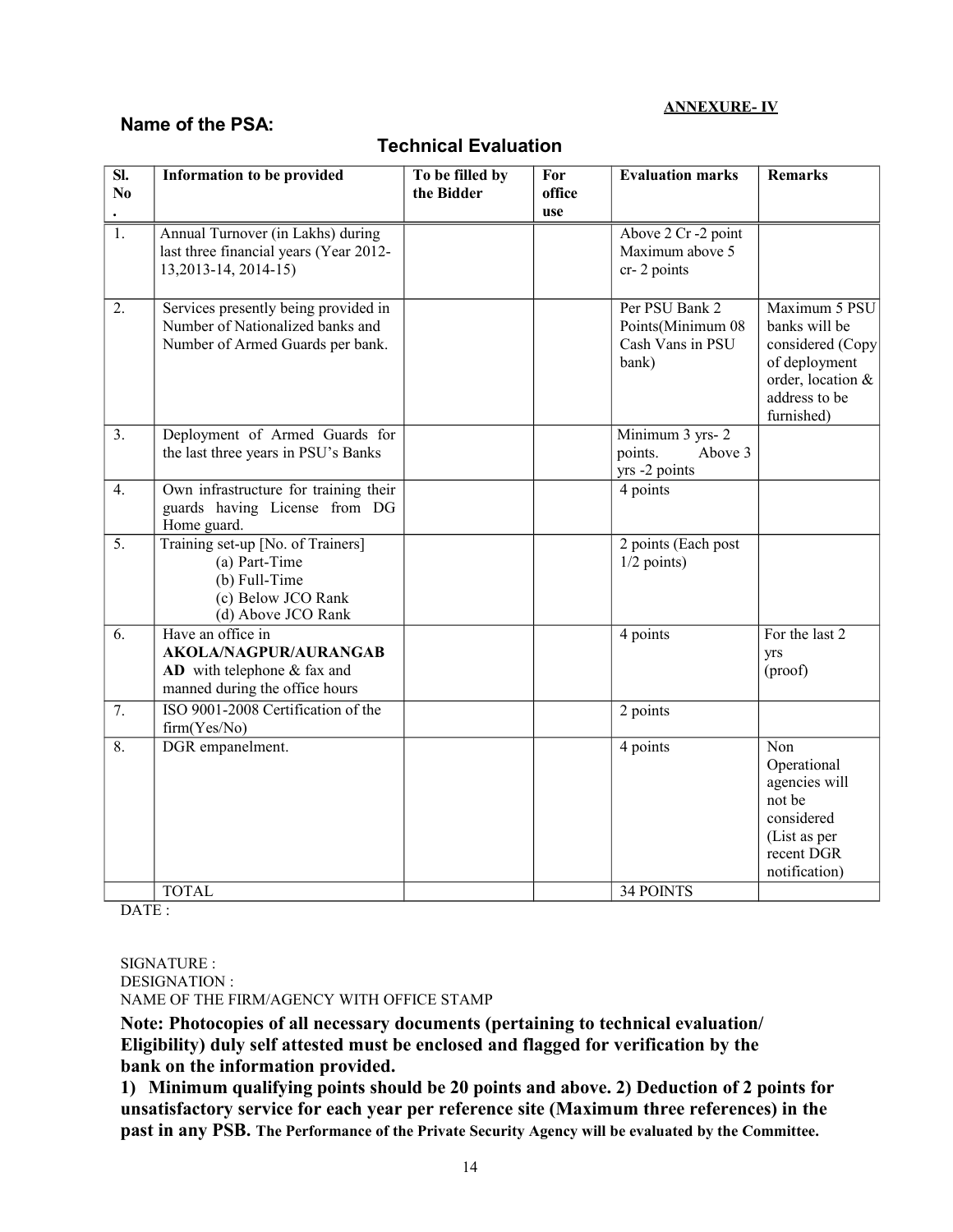# **Annexure-V**

| $\mathbf{1}$ . | Name of the Company                                                                                                                 |                                                                    |
|----------------|-------------------------------------------------------------------------------------------------------------------------------------|--------------------------------------------------------------------|
|                | Address of the Company                                                                                                              |                                                                    |
|                | Name, designation of contact person with<br>telephone no. and E-mail ID                                                             | Name:<br>Designation:<br>Landline No.:<br>Cell No.: E-<br>mail ID: |
|                | Details of Armed Guards services supplied in<br>last one year<br>(Ref.no, date of order and quantity with photo<br>copy of orders)  |                                                                    |
| b.             | Name of the Company                                                                                                                 |                                                                    |
|                | Address of the Company                                                                                                              |                                                                    |
|                | Name, designation of contact person with<br>telephone no. and E-mail ID                                                             | Name:<br>Designation:<br>Landline No.:<br>Cell No.: E-<br>mail ID: |
|                | Details of Armed Guards services supplied in<br>last one year<br>(Ref.no, date of order and quantity with photo<br>copy of orders)  |                                                                    |
| $\mathsf B$ .  | Name of the Company                                                                                                                 |                                                                    |
|                | Address of the Company                                                                                                              |                                                                    |
|                | Name, designation of contact person with<br>telephone no. and E-mail ID                                                             | Name:<br>Designation:<br>Landline No.:<br>Cell No.: E-<br>mail ID: |
|                | Details of Armed Guards services supplied in<br>last one year<br>(Ref.no, date of order and quantity with photo)<br>copy of orders) |                                                                    |

# **Reference Site Details**

**AUTHORISED SIGNATORY**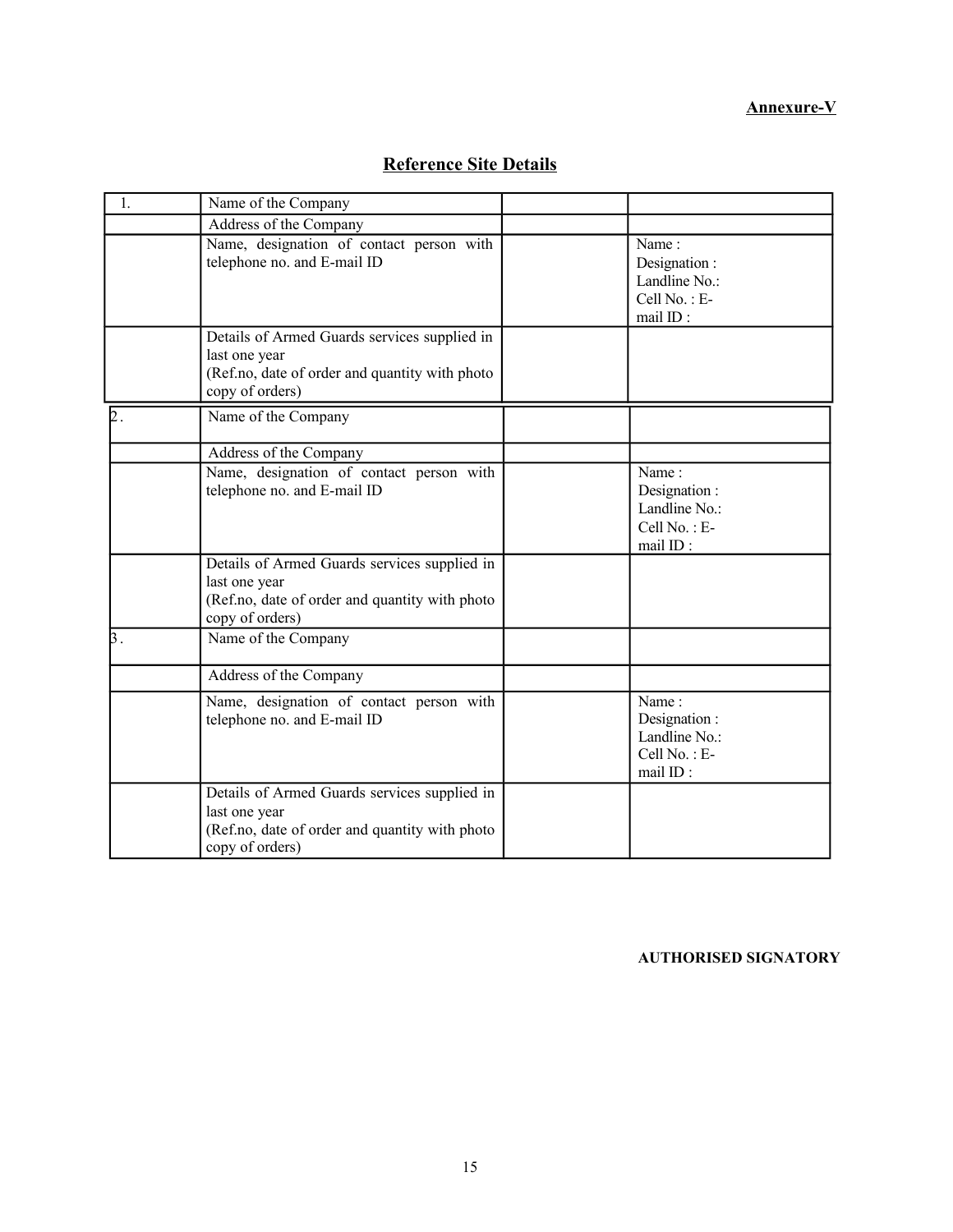# **MANDATORY QUALITATIVE REQUIREMENT OF THE PRIVATE SECURITY AGENCY (Proof of the same is to be enclosed in Technical bid)**

**1.** The Private Security Agency/ Agency should be in the field of outsourcing of Armed Guards to Nationalized Banks for not less than three years.

**2.** The certificate of efficiency and services etc from the banks where these Armed Guards are engaged must be submitted.

**3.** The Private Security Agency/ Agency should have their own office in Akola. The company should have effective machinery for supervision to exercising better command and control over their staff.

**4.** The Private Security Agency should be ISO 9001:2008 complied..

**5.** The Agency/Private Security Agency must be registered under Sales Tax & Central Excise Department, Provident Fund Act, ESI Act and Shops and Establishment Acts also. Copy of registration papers along with code number allotted to the agency / company should be furnished.

**6.** The Agency/Private Security Agency should have annual turnover of **Rs one crore**. in Supply/services of Armed Guards. **Copy of balance sheet and profit and loss account should be submitted.**

**7.** The Agency/Private Security Agency should have running contracts at least in 03 nationalized Banks during the last two years.

**8.** The Agency/Private Security Agency must have an effective infrastructure and adequate resources for training, Research & development.

**9.** The Agency/Private Security Agency should have streamlined procedure for the verification of antecedents of their crew/staff from the civil / police authorities.

# **DECLARATION**

- 1
- a) I / We have read the instructions appended to the Proforma and information given in annexure I and I / We understand that if any false information is detected at a later date, any future contract made between ourselves and Bank of Maharashtra, on the basis of the information given by me / us can be treated as invalid by the Bank and I / We will be solely responsible for the consequences.
- b) I / We agree that the decision of Bank of Maharashtra in selection of Service providers will be final and binding to me / us.
- c) Are ISO-9001:2008 and registered/approved by the Govt. (DGR empanelled agencies) (enclosed copied of the same).
- d) Undertake to submit Police verification of all the staff.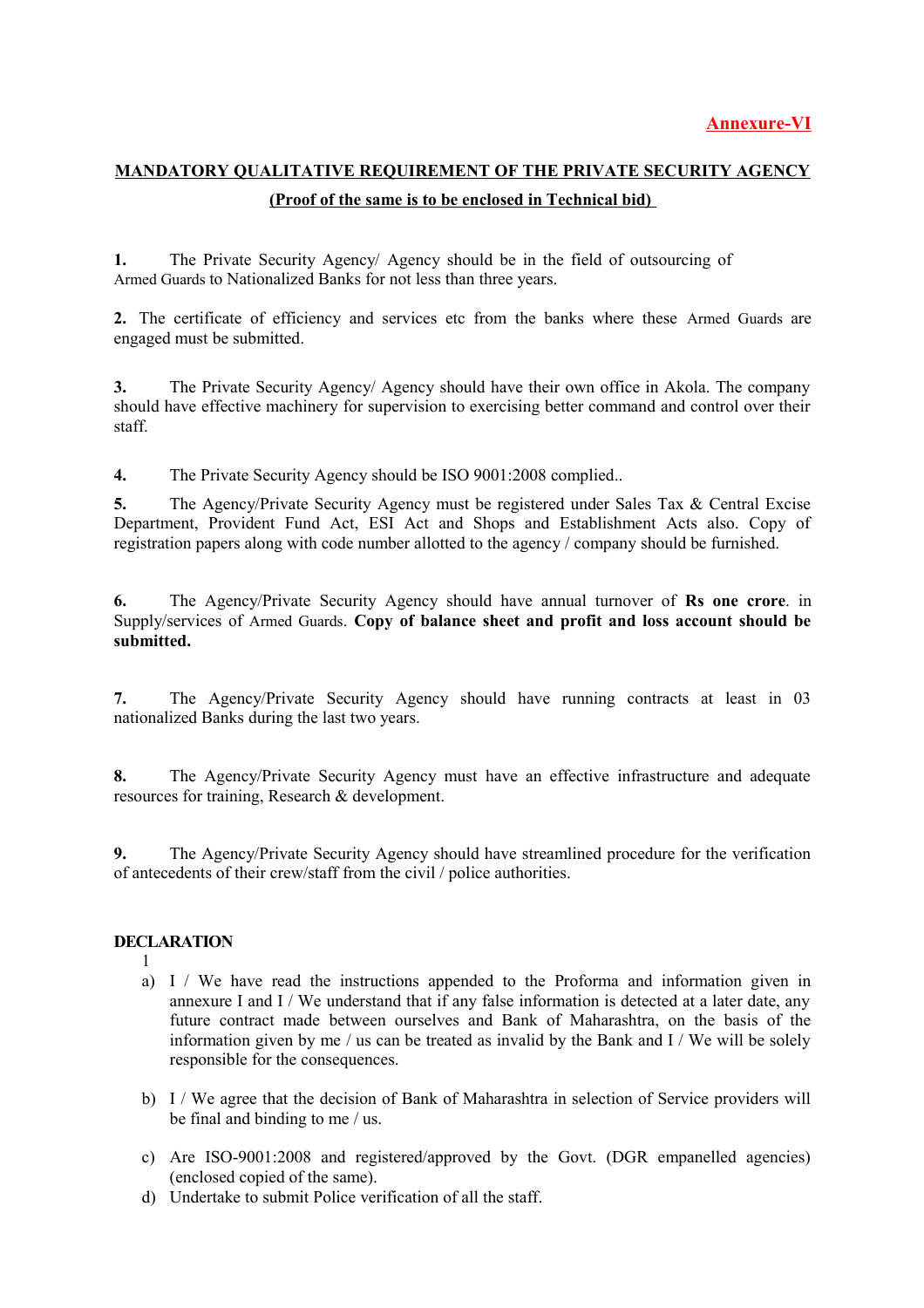- e) Declare the armed guards will possess valid gun licenses.
- f) Will fully indemnify the bank against any loss to the tune of maximum **Rs 05 Cr**. and accordingly submit the copy of the policy.
- g) Statutory norms like Minimum wages act; work man compensation act, EPF, ESIC & Third party insurance and insurance cover for the staff and property will be undertaken. Any other requirement made mandatory by the Bank/Govt. machinery will comply. A monthly certificate on compliance of the above of the previous month will be provided along with the monthly bills.
- h) The Armed Guards will undergo periodic training and a certificate of the same will be submitted to the bank.
- i) Mental and physical fitness of the Armed Guards will be got certified by a Bank approved/Govt. doctor/Civil Surgeon.
- j) All the information furnished by me hereunder is correct to the best of my knowledge and belief.
- k) I / We agree that I / We have no objection if enquiries are made about the work listed by me / us in the accompanying sheets.

## **SIGNATURE :**

## **NAME & DESIGNATION :**

## **SEAL OF THE PRIVATE SECURITY AGENCY/ COMPANY :**

**PLACE:** 

**DATE:**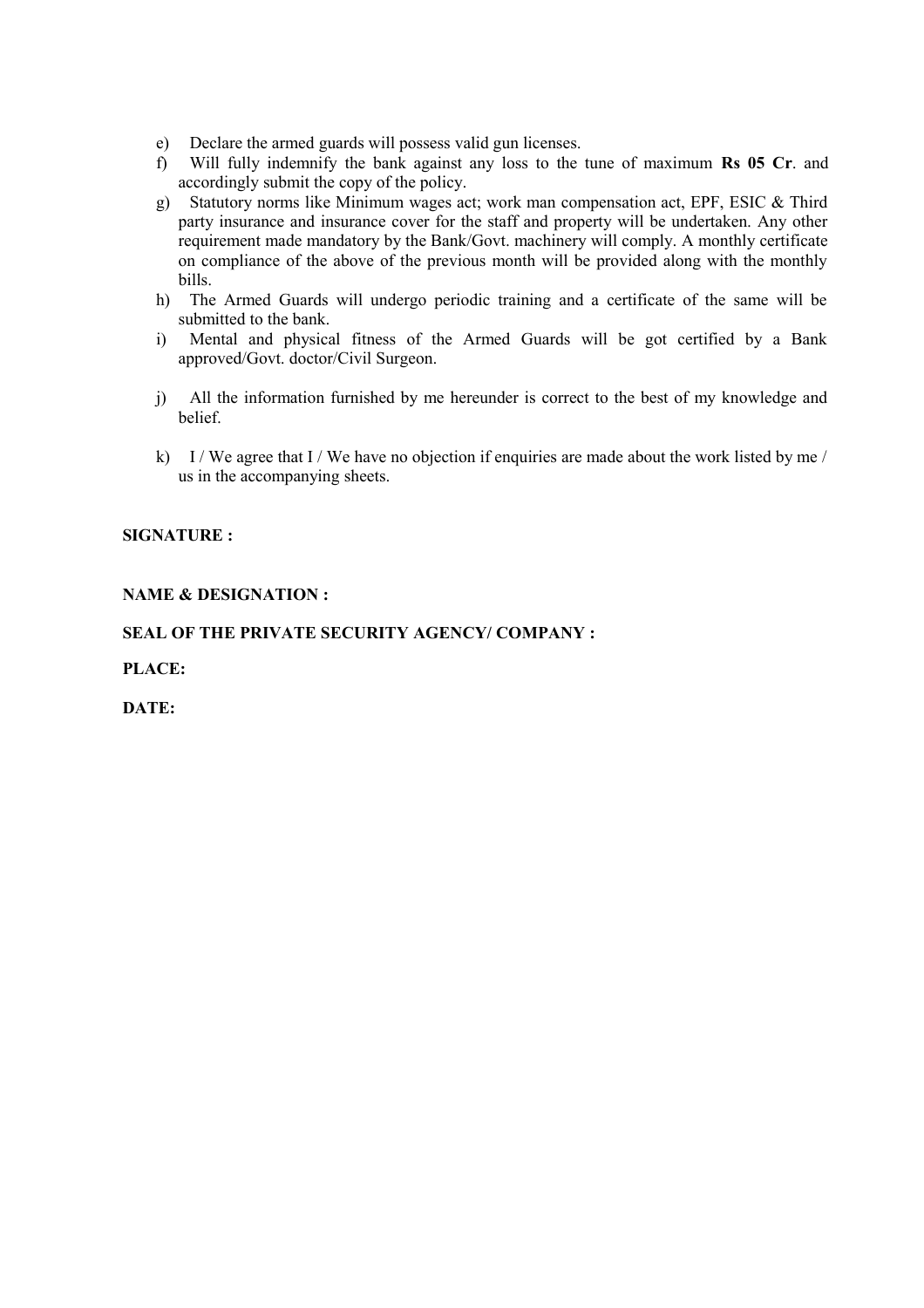# **AGREEMENT OF CONTRACT FOR SECURITY SERVICES AT BANK OF MAHARASHTRA,**

## Address:

This Agreement is entered on the day of

# **BETWEEN**

**Bank of Maharashtra, a New Bank constituted under the Banking Companies (Acquisition & Transfer of Undertakings) Act, 1970, having its Zonal Office at Arthmangal, Satav Chouk, Oak Marg, Jatharpeth, Akola 444005 and having one of its Currency Chest at Jatharpeth Akola** (hereinafter referred to as the "Principal Employer/First Party") which expression unless repugnant to the context or meaning thereof shall include its Successors and assigns of the First part **A n d M/s.**  $\blacksquare$ , a Private Security Agency, a Proprietary firm represented by its Proprietor Shri/Smt --------------------and having its office at------------------------------------------------hereinafter referred to as the **'Private Security Agency'**

which expression shall include its Director, Proprietor, his heirs, executors, successors and assigns of the Second Part.

# WHEREAS:

**THE PRIVATE SECURITY AGENCY** is a proprietary firm / Pvt. Ltd. Company and has been empanelled by DGR, Government of India, Ministry of Defense vide DGR letter dated ……… …….or Registered by Controlling Authority as per PSAR Act, 2005 and possesses the knowledge and experience in the lines of providing Security / Armed Un Armed Guarding Services and is desirous of undertaking such contract with the Principal Employer by complying with all statutory requirements. The Private Security Agency has represented to the Principal Employer that **he** is aware of all the rules and regulations prescribed under various Acts and shall abide by the same.

The Principal Employer intends to engage the **Private Security Agency, on** the terms and conditions hereinafter contained **THE PRIVATE SECURITY AGENCY** declares that there is no enquiry or litigation pending against it in any of the Court/Tribunal/Forum and he/it is not debarred from carrying on the activity.

**AND WHEREAS THE PRIVATE SECURITY AGENCY** has approached the Principal Employer and offered to render the services and in pursuance of the discussions between the Principal Employer and **The Private Security Agency** the parties have agreed to enter into a contract on the terms and conditions mentioned hereinafter:-

01. **The Private Security Agency** has agreed to provide No of Security Guards and-----------No of Armed Security Guards & on contractual basis as per list attached as Annexure I.

02. The period of contract will be 12 calendar months with effect from to  $\blacksquare$ . If the contract is not terminated by either party, it will be deemed that the same stands renewed for further period with mutual consent on the same terms and conditions.

03. The Private Security Agency shall abide by all the statutory provisions such as Labour Laws,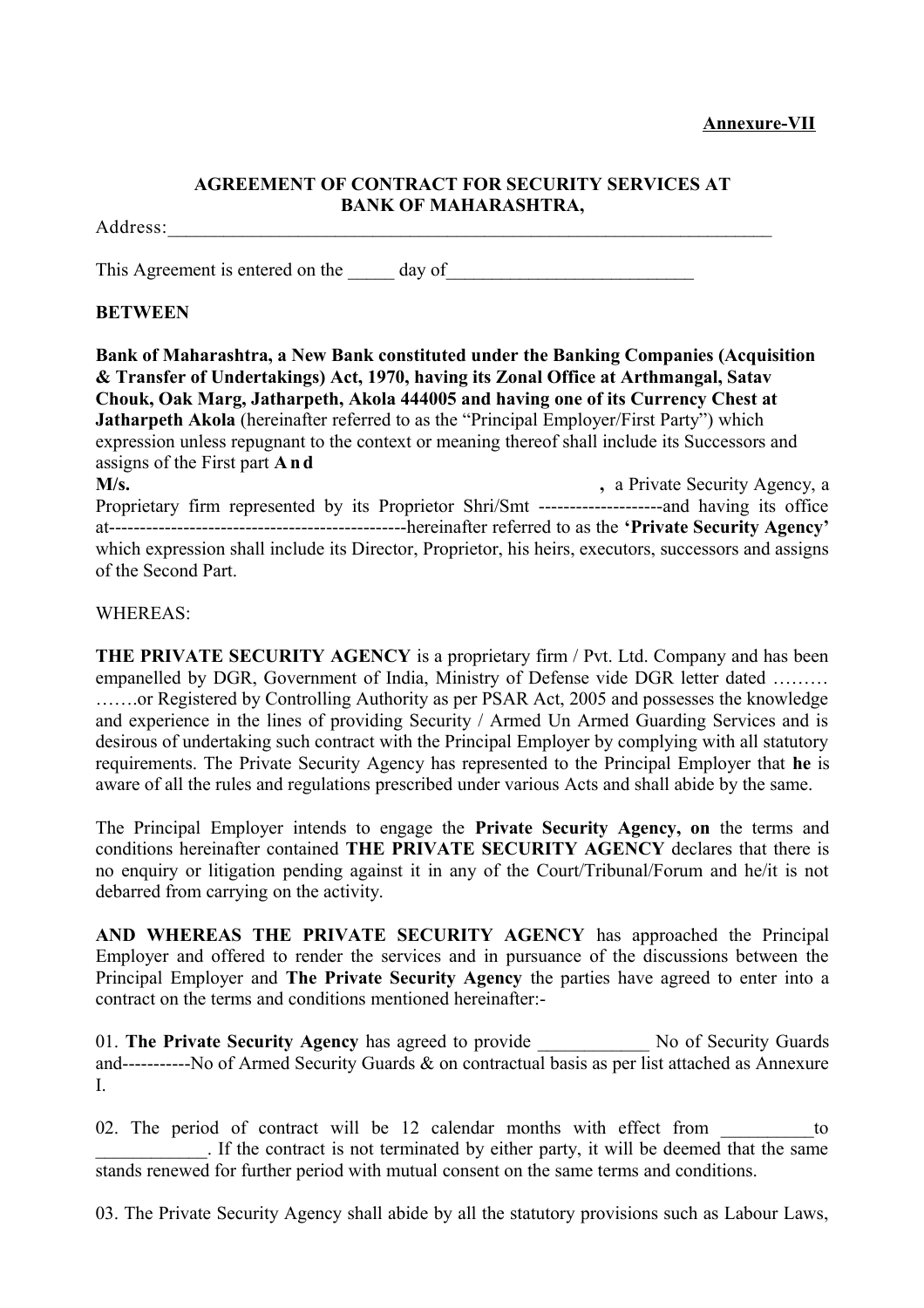the Private Security Agencies (Regulation) Act, 2005, the Maharashtra Private Security Guards (Regulation of Employment & Welfare) Act, 1981 etc./ As per the LOCAL ENACTMENTS, rules and regulation specified by the Central / State Govt. and shall be responsible for all the statutory compliances in respect thereof.

**04.** The rates offered by **The Private Security Agency** as per Minimum Wages Act 1948 (are given at **Annexure II & III** attached, which are inclusive of Relievers charges on account of absence) and other relevant labour laws and accepted by the Principal **Employer/ as per the rules and regulation specified by the Central / State Govts.**

05. **The Private Security Agency** shall submit the list of all the guards along with their home address, thumb impressions, Police verification, medical fitness certificates and photo proof to Principal employer.

06. **The Private Security Agency** will take immediate & suitable steps to ensure that lapses in discharge of security functions, if any, when brought to its notice, are corrected/ removed.

07. The turnout of the Guards will be of a high standard so that they appear smart and remain alert.

08. **The Private Security Agency agrees that the guards employed by them will be below 50 years of age and remain their employees.** The Principal Employer will not be responsible in any way or liable for the payment of wages, salaries, HRA, leave payment, Gratuity, Bonus & other allowances, if any, as per the law or otherwise.

**09. The Private Security Agency** agrees that it would pay wages to their guards vide guidelines issued by DGR / Central / State Government. It also agreed by the Private Security Agency to pay HRA fixed as per The Maharashtra Workmen's Minimum House Rent Allowance Act 1983 or **as per enactments if applicable in State.**

10. **The Private Security Agency** agrees that it shall be responsible to ensure that the security guards shall be properly attired and shall abide by all normal rules of discipline and good behavior. **The Private Security Agency** will issue, uniforms, Lathi, whistle and torch to all its security guards. In case of armed guards, PSA will arrange for registering the out of state guards with Local Police authority, with per pro licenses or issue their own gun to the guards with per pro licenses.

11. All necessary material/equipment to perform security duties shall be arranged by **The Private Security Agency.** The material brought within the premises of Principal Employer will be brought in to the notice of Principal Employer. Security of such material/equipment including the gun is no way the responsibility of Principal Employer.

12. Security staff provided by **The Private Security Agency** will perform and abide to perform duties **as per duty list provided by the bank like switching ON/OFF of electrical installation** within the premises, water supply switching on/off, reporting of personnel's without proper identification card along with other security functions. Periodic training and refresher training to guards will be ensured by the Private Security Agency at their cost.

13. In the event, if the employees **of the Private Security Agency** are involved in any act which is detrimental to the interest of the Principal Employer, Principal Employer reserves the right to direct **The Private Security Agency** to withdraw such person(s) from the premises of the Principal Employer without any advance notice to **The Private Security Agency**.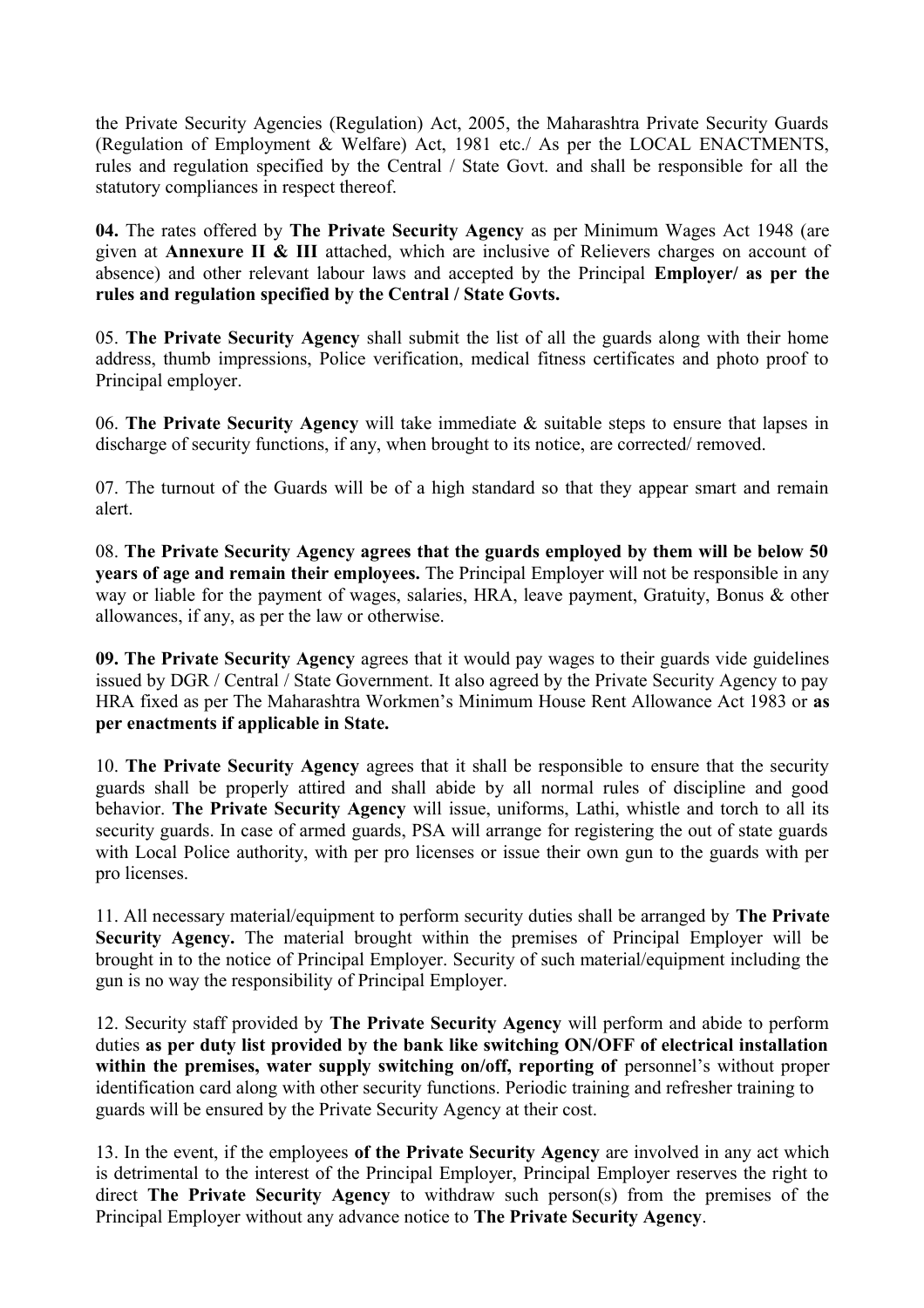14. **The Private Security Agency** expressly undertakes to ensure that their employees shall comply with all safety rules and regulations in accordance with the Factories & other Labour Acts applicable to them.

15. **The Private Security Agency** shall provide non-alcoholic security guards to the Principal Employer. If any guard found intoxicated/under the influence of alcoholic drinks, he shall be immediately removed and his replacement given.

16. **Losses due to theft/pilferage/damage:** In case of theft/pilferage/damage of the property of Principal Employer, an FIR shall be lodged by the nominated representative of the Principal Employer. At the same time joint enquiry by the nominated representatives of the Principal Employer and **The Private Security Agency** will be carried out; if it is concluded by the joint enquiry that the loss/damage/pilferage/theft is caused due to negligence of **The Private Security Agency** to the extent as mutually agreed by both the parties, such loss must be made good by the **PSA**. However, such an action should only be taken after finalization of police investigation. Disciplinary action must be initiated against the defaulter guards by **The Private Security Agency.**

17. **The Private Security Agency** also agrees that their employees will be the member of ESI, PSA will be responsible to settled the claims expeditiously towards compensation and medical expenses in case of his employees met with an accident. The principal Employer does not have any responsibility in this connection.

18. **The Private Security Agency** agrees that they shall at all times indemnify and keep the Principal Employer saved against all claims for compensation under provisions of any law for the time being in force, all actions of their personnel, Government Authorities, security guards, unions etc. The claims of compensation will be settled by **The Private Security Agency** itself and no liability of claim settlement lies with Principal Employer.

19. **The Private Security Agency** agrees that it would comply with all rules and regulations under various Acts applicable to them and their employees. If it fails to comply with the provisions of various Acts and if the principal Employer apprehends any beach thereof, his contract is liable for termination forthwith. The Principal Employer also reserves its right to withhold the payment to **The Private Security Agency,** in such case**.**

20. **The Private Security Agency** agrees that they will ensure the compliance on the observations of all the provisions of the Contract Labour ( R & A) Act 1970, The Minimum Wages Act, 1948, The Payment of Wages Act 1936, The Employees Provident Fund Act 1948, The Payment of Gratuity Act 1972, The Employees State Insurance Act, 1948, Payment of Bonus Act, 1965 and other labour legislation as applicable to them or their employees from time to time. Any revisions or amendments made to these laws/Acts by the State/Central Government will be automatically applicable for compliance by the Principal employer and **The Private Security Agency** (i.e. contractor) without any separate sanction for the same.

21. Statutory amendments/ revisions made by Parliament, by Acts, legislative Government orders, instructions etc. regarding statutory issues of PF, Bonus, Service Tax, wages, Labour Laws or other laws of land and DGR instructions etc. shall be automatically applicable to this agreement. The revision of minimum wages is done twice in a year i.e. on 1st April and 1st October by the DGR / Central/ State Govts. in accordance with the provisions of Minimum Wages Act 1948 and the same shall be applicable and to be paid by the Principal Employer automatically with effect from the dates of revision without any separate sanction.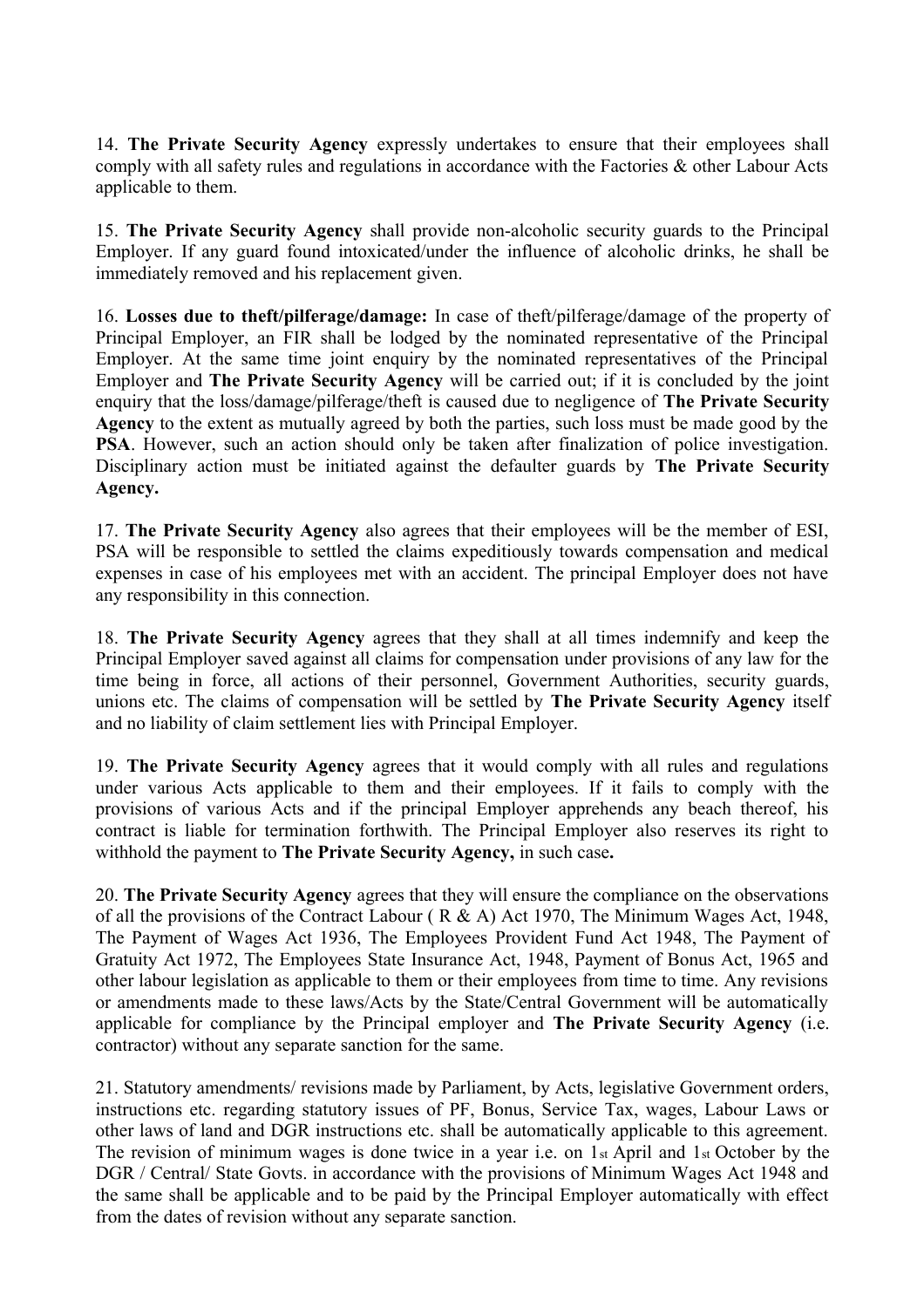22. The Private Security Agency will organize checks and surprise checks to ensure that the security staff posted at the premises of Principal Employer are present, alert and perform their duties properly and will submit its report to the Principal Employer. Prior to deployment the security guards will be interviewed by the Bank officials and it will be at the discretion of the Bank to accept/reject the guards without assigning reason and it will be binding on the agency to accept the decision of the bank.

23. The Private Security Agency will be responsible to meet all statutory obligations of Government/Statutory bodies in respect of security personnel provided by them.

24. The Private Security Agency will submit monthly bill along with photocopies of challans for statutory compliances for the previous month by the first week of next month to the Principal Employer for releasing the payment. The bills will be paid by the Principal Employer within 15 days of receipt subject to time taken in administrative / sanctioning procedure and availability of budget. With a view to ensure timely payment to the security guards the Private Security Agency shall furnish the proof of having paid the wages to the Security Guards engaged by them within one week of disbursement of the wages to them. The said proof shall be given in the proforma enclosed.

25. Service Tax will be levied on the billed amount at prevailing rate (presently  $(a)$  14.50%) over and above the bill amount.

26. **The Private Security Agency** agrees that there is no privity contract of whatever nature between employees of **the PSA** and the Principal Employer and it will be PSA's responsibility to settle all the legal dues of their employees on their termination / voluntarily relinquishing the job and obtaining receipt there to from the concerned employees, in full and final settlement of the claims whatsoever. **The PSA** further agrees that if any employee engaged by them raises any demand after quitting or after full and final settlement of account by **the PSA** during the current or after expiry of the Contract, **the ASA** will settle the same and no liability will rest upon the **PE**.

27. **The Private Security Agency** agrees that it shall maintain all such records and registers that are required to be maintained under the acts mentioned as above in respect of their employees engaged by the Principal Employer and shall produce the same for inspection when demanded by the Principal Employer/Government authorities.

28. **The Private Security Agency** expressly agrees to obtain necessary exemption of individual security guards as per Maharashtra Private Security Guards (Regulation of Employment and Welfare) Act 1981 and procedure outlined in the Government of Maharashtra' (General Administration Department) letter No. 103/2003/28 dated 21/01/2004.

29. **The Private Security Agency** will submit security deposit for the amount of 5% of one month's wage bill in the form of a Bank Guarantee / Cumulative Deposit /Fixed Deposit Receipt duly discharged for the period of contract, which will be returned to **PSA** by the Principal Employer after expiry of contact.

30. **The Private Security Agency** has agreed to provide armed guard at short notice (8 hours) for the branches / offices in case of emergency i.e. absence / leave of guard or temporary deployment wherever necessary.

31. The contract can be terminated by both parties at any time without assigning any reason by serving 30 days notice.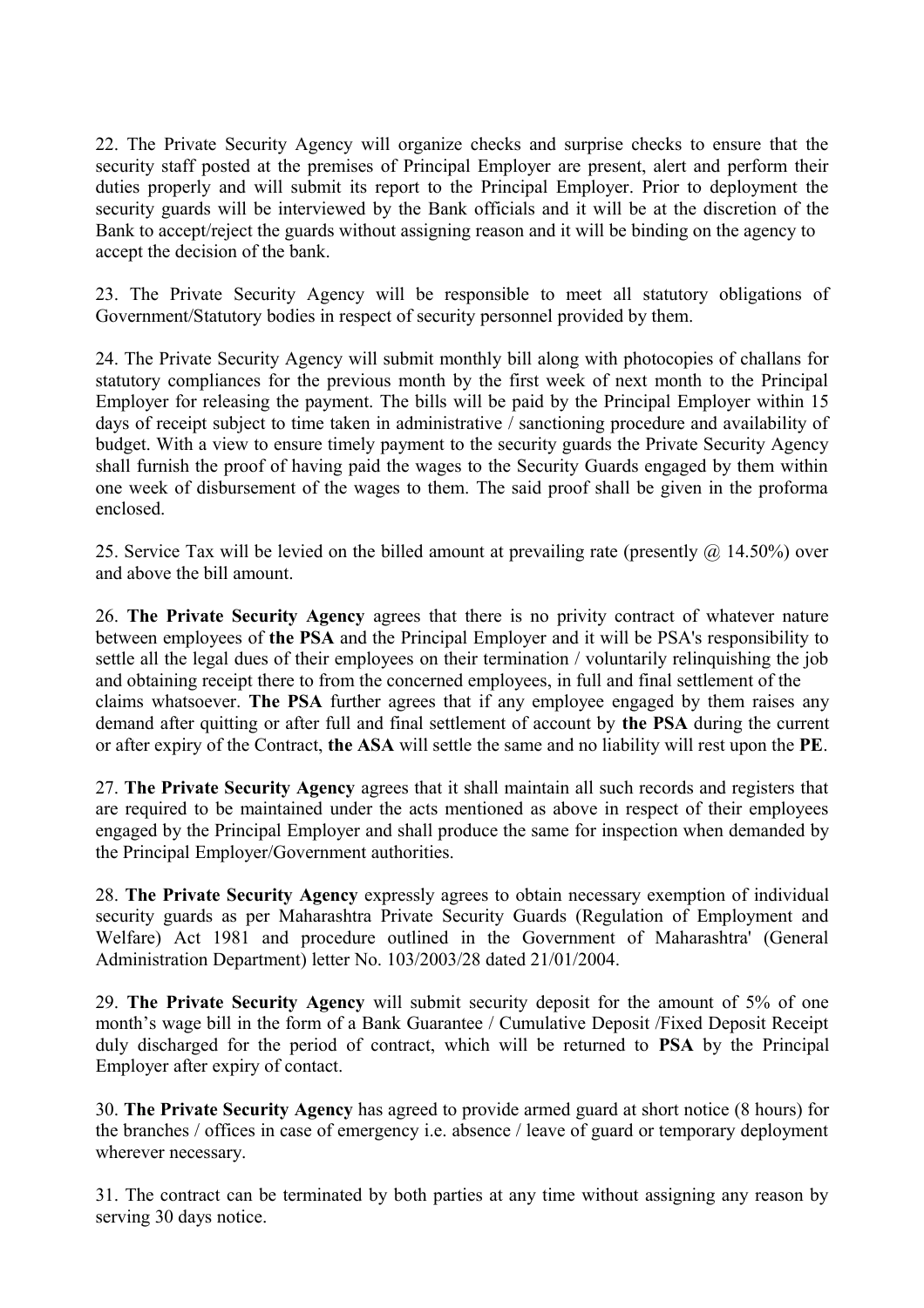32. In case of any dispute, only the Principal Employer and **The Private Security Agency** will be entitled to settle it. No third party will be involved in the same. For settling any dispute arising out of this Agreement the Jurisdiction will be Akola.

IN WITNESS WHEREOF THE PARTIES HEREUNTO HAVE EXECUTED THIS AGREEMENT ON THE DATE MENTIONED ABOVE.

# **SIGNED AND DELIVERED BY Shri./Smt. PROPRIETOR OF M/S**

# **SIGNED AND DELIVERED BY** Bank of Maharashtra For and on behalf of Bank of Maharashtra through its authorized signatory Signed by the within named For and on behalf of through its authorized signatory

------------------------------------------

# **Witnesses**

1. Sr. Manager (Security)/DSO Bank of Maharashtra Office / Zone Akola

 $2.$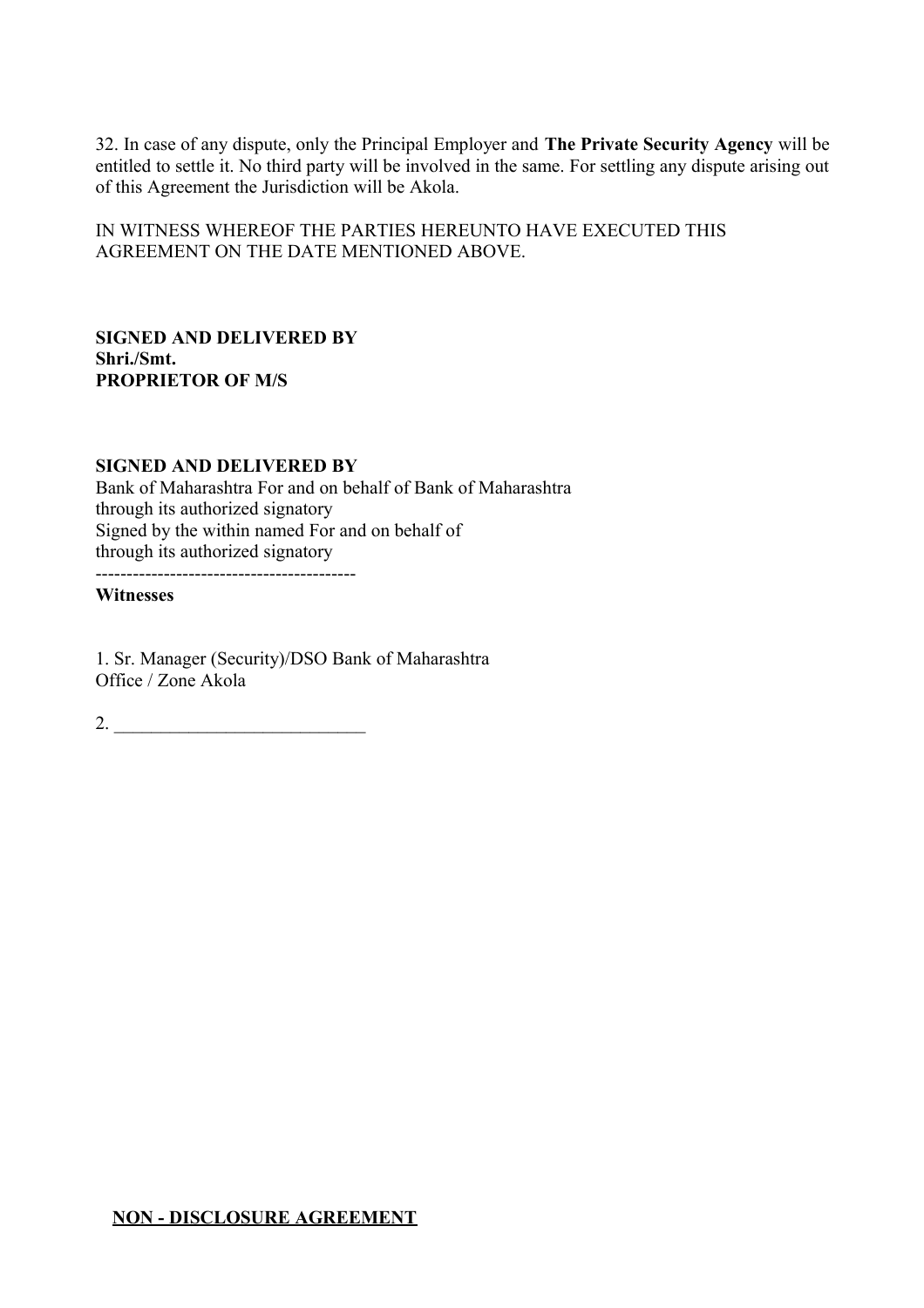This Confidentiality cum Non-disclosure Agreement is entered into at\_\_\_\_\_\_\_\_\_\_\_\_\_\_\_\_\_\_on this day of vear, between (Insert Name of the Bidder) a company within the meaning of Companies Act, 1956, having its Registered Office at (herein after called "Bidder") and Bank of Maharashtra, a Body Corporate constituted under the Banking Companies (Acquisition & Transfer of Undertakings) Act, 1970 having its Head Office at 1501, 'LOKMANGAL', Shivajinagar, Pune – 411 005 **and having one of its Zonal Office at Arthmangal, Satav Chouk, Oak Marg, Jatharpeth, Akola 444005 and having one of its Currency Chest at** (herein after referred to as 'BOM' or "Bank"). The Bidder and BOM had discussions and negotiations concerning the establishment during continuance of a business relationship between them as per Agreement dated (hereinafter referred to as 'Agreement'). In the course of such discussions and negotiations, it is anticipated that either party may disclose or deliver to the other party certain of its trade secrets or confidential or proprietary information for the purpose of enabling the other party to evaluate the feasibility of such a business relationship. The parties have entered into this Agreement, in order to assure the confidentiality of such trade secrets and confidential and proprietary information in accordance with the terms of this Agreement. As used in this Agreement, the party disclosing Proprietary Information (as defined below) is referred to as the 'Disclosing Party' and will include its affiliates and subsidiaries, the party receiving such Proprietary Information is referred to as the 'Recipient', and will include its affiliates and subsidiaries.

### Now this Agreement witnesseth:

1.Proprietary Information: As used in this Agreement, the term 'Proprietary Information' shall mean all trade secrets or confidential or Proprietary Information designated as such in writing by the Disclosing Party, whether by letter or by the use of an appropriate prominently placed Proprietary stamp or legend, prior to or at the time such trade secret or confidential or Proprietary Information is disclosed by the Disclosing Party to the Recipient. Notwithstanding the forgoing, information which is orally or visually disclosed to the recipient by the Disclosing Party or is disclosed in writing unaccompanied by a covering letter, proprietary stamp or legend, shall constitute proprietary information if the disclosing party, within 10 (ten) days after such disclosure, delivers to the Recipient a written document or documents describing such Proprietary Information and referencing the place and date of such oral, visual or written disclosure and the names of the employees or officers of the Recipient to whom such disclosure was made.

# 2.Confidentiality

- a) Each party shall keep secret and treat in strictest confidence all confidential information it has received about the other party or its customers and will not use the confidential information otherwise than for the purpose of performing its obligations under this Agreement in accordance with its terms and so far as may be required for the proper exercise of the Parties' respective rights under this Agreement.
- b) The term 'confidential information' shall include all written or oral information (including information received from third parties that the 'Disclosing Party' is obligated to treat as confidential) that is (i) clearly identified in writing at the time of disclosure as confidential and in case of oral or visual disclosure, or (ii) that a reasonable person at the time of disclosure reasonably would assume, under the circumstances, to be confidential. Confidential information shall also include, without limitation, software programs, technical data, methodologies, know-how, processes, designs, new products, developmental work, marketing requirements, marketing plans, customer names, prospective customer names, customer information and business information of the 'Disclosing Party'.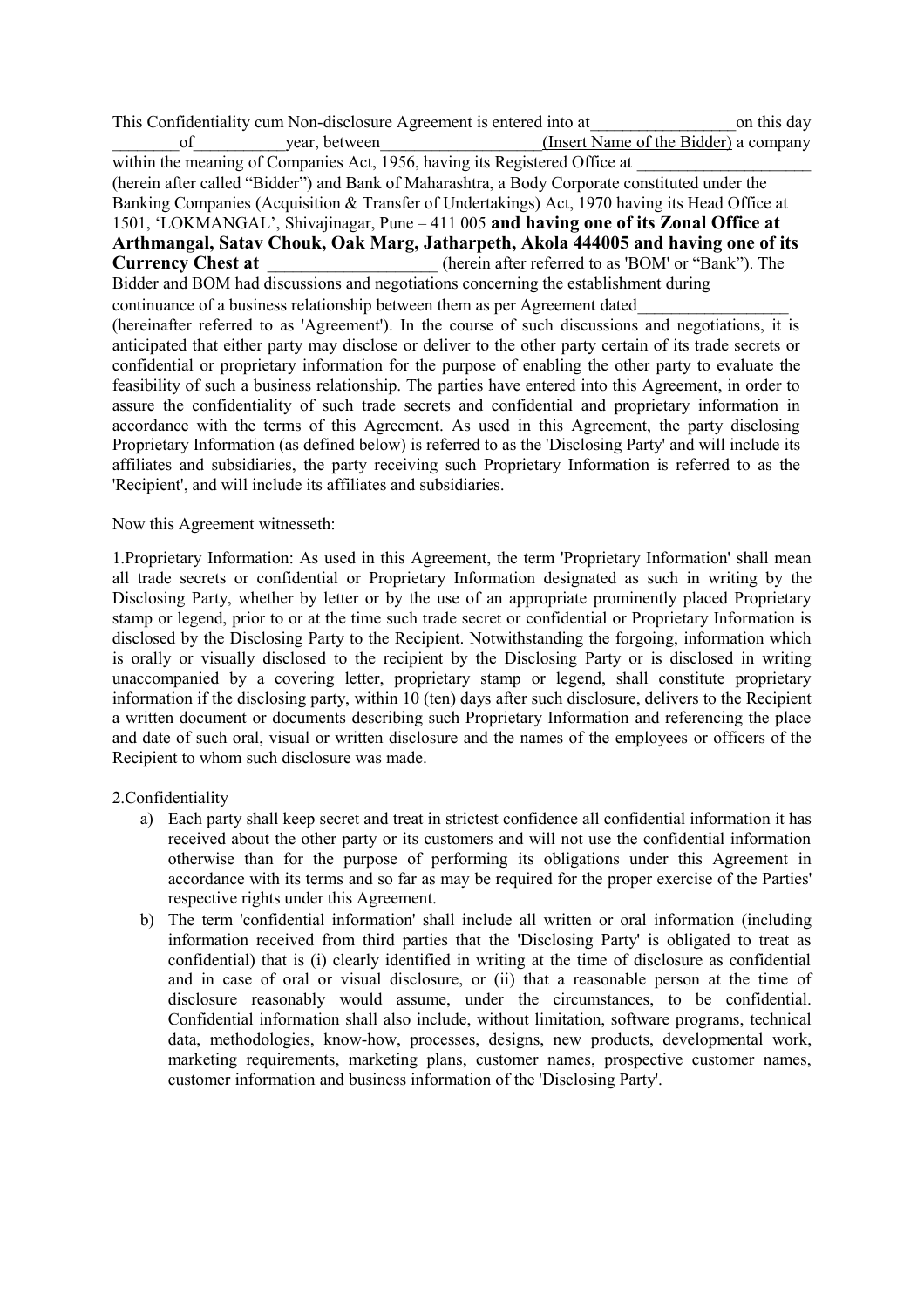3. Non-Disclosure of Proprietary Information: For the period during the Agreement or its renewal, the Recipient will:

(a) Use such Proprietary Information only for the purpose for which it was disclosed and without prior written authorization of the Disclosing Party shall not use or exploit such Proprietary Information for its own benefit or the benefit of others.

(b) Protect the Proprietary Information against disclosure to third parties in the same manner and with the reasonable degree of care, with which it protects its confidential information of similar importance: and

(c) Limit disclosure of Proprietary Information received under this Agreement to persons within its organization and to those third party contractors performing tasks that would otherwise customarily or routinely be performed by its employees, who have a need to know such Proprietary Information in the course of performance of their duties and who are bound to protect the confidentiality of such Proprietary Information.

- 4. Limit on Obligations : The obligations of the Recipient specified in clause 3 above shall not apply and the Recipient shall have no further obligations, with respect to any Proprietary Information to the extent that such Proprietary Information:
	- a) Is generally known to the public at the time of disclosure or becomes generally known without any wrongful act on the part of the Recipient,
	- b) Is in the Recipient's possession at the time of disclosure otherwise than as a result of the Recipient's breach of a legal obligation;
	- c) Becomes known to the Recipient through disclosure by any other source, other than the Disclosing Party, having the legal right to disclose such Proprietary Information.
	- d) Is independently developed by the Recipient without reference to or reliance upon the Proprietary Information; or
	- e) Is required to be disclosed by the Recipient to comply with applicable laws or governmental regulation, provided that the recipient provides prior written notice of such disclosure to the Disclosing Party and takes reasonable and lawful actions to avoid and/or minimize the extent of such disclosure.
- 5. Return of Documents: The Recipient shall, upon the request of the Disclosing Party, in writing, return to the Disclosing Party all drawings, documents and other tangible manifestations of Proprietary Information received by the Recipient pursuant to this
- 6. Agreement (and all copies and reproductions thereof) within a reasonable period. Each party agrees that in the event it is not inclined to proceed further with the engagement, business discussions and negotiations, or in the event of termination of this Agreement, the Recipient party will promptly return to the other party or with the consent of the other party, destroy the Proprietary Information of the other party.
- 7. Communications: Written communications requesting or transferring Proprietary Information under this Agreement shall be addressed only to the respective designees as follows (or to such designees as the parties hereto may from time to time designate in writing)

*MIS* (BOM) Attn :  $\qquad \qquad$  Attn :

8. Term: The obligation pursuant to Clause 2 and 3 (Confidentiality and Non-Disclosure of Proprietary Information) will survive for 2 years following the term of the Agreement dated\_\_\_\_\_\_\_\_\_\_\_.

a. Nothing herein contained shall be construed as a grant by implication, estoppels, or